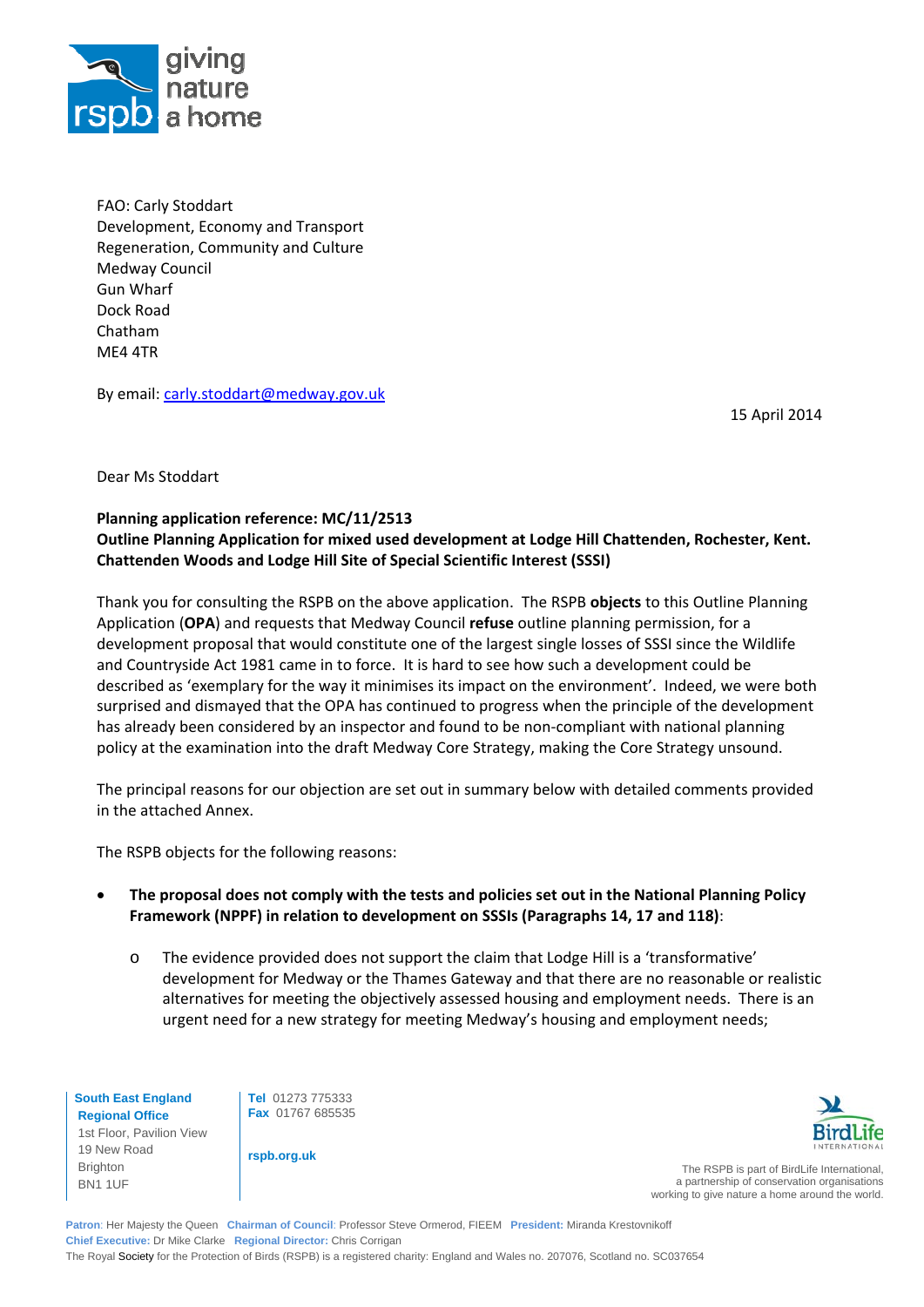- o Inadequate evidence is provided to support the claim that the presumption against development of a SSSI does not apply in this case. It has not been demonstrated that the benefits this proposal will deliver outweigh either the harm to the special interest features of the Chattenden Woods and Lodge Hill SSSI or the broader national network of SSSIs.
- o In any event, the tests of the NPPF require that benefits of the proposed development must be weighed against the harm to the SSSI and the broader network, and not the residual harm of the proposal taking into account any proposed compensation. Compensation is a last resort (as set out in paragraph 118) and should only be considered when it has been proven that no alternatives to the proposal exist, and that the benefits outweigh the harm to the SSSI in its notified state without the development.
- **Lack of legal certainty and security regarding how the proposed mitigation and compensation measures will be achieved and delivered. The majority of the proposed mitigation and compensation measures that are relied upon by the Applicants are outside of the red line boundary for the OPA and therefore do not form part of the OPA.** There are no firm proposals for when, how, where, the timing and phasing of the delivery and the long term management of the off‐site mitigation and compensation schemes on which this proposal relies and which can be relied upon by a decision-taker. The OPA does acknowledge that separate planning consents are likely to be needed for delivery of the compensatory measures. These will be necessarily subject to separate regulatory process, the outcome of which cannot be pre-empted. Notwithstanding that fundamental issue, in the absence of a Section 106 Agreement or any other legally binding agreement to accompany the OPA there is no certainty regarding the delivery of the proposed mitigation and compensation measures.
- **The OPA incorrectly relies on the classification of a significant proportion of the application site being considered to be 'Previously Developed Land' (PDL).** An independent planning inspector has stated the proportion of the site that could be described as PDL is towards the lower end of the range presented by the parties in evidence at the Core Strategy Examination (between 15‐53%). The presumption in favour of development in relation to PDL is therefore not relevant, and in any case, does not apply to PDL that is 'of high environmental value' (paragraph 17, NPPF) such as SSSI.
- **The harm to the SSSI is far greater than predicted by the Applicant because among other things:**
	- o The overall assessment of the impact of the proposed development and potential compensation on nightingale numbers is flawed and underestimates the impacts of the proposal on this feature of the SSSI and its implications for the broader SSSI network.
	- o The mitigation proposals in relation to the retained areas of SSSI are inadequate and fail to mitigate the recreational and other effects of the proposal.
	- o The development would result in the permanent loss of the nationally scarce neutral grassland feature of the SSSI as the 'mitigation' proposals are unfeasible and untested.
- **The assessment of visitor impacts on other nationally and internationally important designated sites that have the potential to be affected by increased recreational pressure from the proposal is flawed.** A full appropriate assessment of these impacts under the Conservation of Species and Habitats Regulations 2010 (as amended) will be required.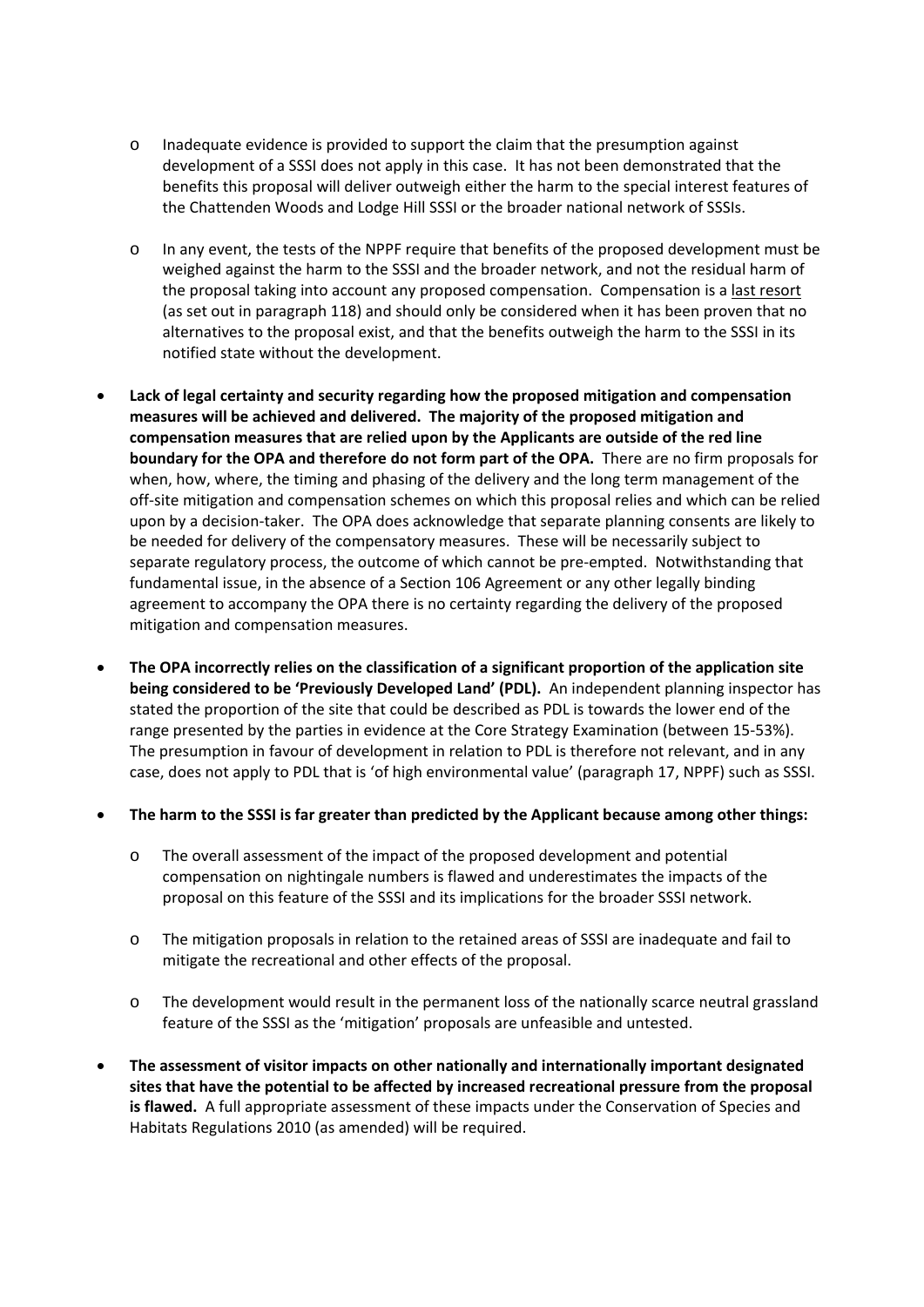As set out above, the RSPB believes that this proposal fails to comply with national planning policy and should therefore be refused on that basis alone, and that the consideration of compensation is therefore irrelevant. However, notwithstanding this, we have provided detailed comments in the Annex on the compensation principles as proposed in the interest of completeness. Our expert view is that Chattenden Woods and Lodge Hill SSSI is a nationally important site, with a grassland‐scrub mosaic and associated flora and fauna that cannot be compensated for.

- **The proposals for compensating for the loss of nightingale habitat are experimental and inadequate.** 
	- o **Risks and uncertainty.** The risks and uncertainty associated with compensating for the loss of the nightingale at Lodge Hill are consistently underestimated and underplayed in the Environmental Statement (**ES**) and supporting documents. The RSPB believes that attempting what would be an experimental compensation scheme on a nationally important single species population is an unacceptable risk.
	- o **Size***.* Determining the area of habitat needed requires known risks to be addressed, of which there are many associated with the provision of nightingale habitat, many highlighted by the British Trust for Ornithology. The Applicant exhibits persistent undue optimism in describing its ability to create and maintain optimum habitat conditions. There is insufficient information to demonstrate the Applicant has addressed the list of uncertainties. The Applicant's approach glosses over fundamental ecological risks and assumes that any such problem can be overcome by a small increase in habitat area. Creating more of the same will do nothing to address any inherent weakness in what is a highly experimental scheme.
	- o **Time lag.** The ES underestimates the time lag between the destruction of nightingale habitat and the creation of suitable habitat on the Nightingale Compensation Land (**NCL**). The RSPB's view is that the time lag would be much longer than the minimum of four years suggested in the ES and that the Applicant's timescales should not be relied upon.
	- o **Habitat creation and management.** The RSPB has considerable doubts that the proposed techniques for habitat establishment and long‐term management would be successful, and that the habitat would attract sufficient birds in the timescales described. The rationale behind the site selection process used to identify suitable compensation land at Shoeburyness/Foulness is not clear, and a suitable block of land within the potential NCL area has not been identified. The area is at risk to tidal surges, and its long-term viability as suitable compensation land cannot be considered secure: ecologically, legally or financially.
	- o **The surrounding area is heavily designated, and impacts on the Foulness SPA/Ramsar site, Crouch and Roach Estuaries SPA/Ramsar site and Essex Estuaries SAC will need to be considered**. A full appropriate assessment is needed to be carried out unless it can be demonstrated that the NCL would not have a likely significant effect on the interest features of those sites. The Applicant's wintering bird survey data is incomplete. It is highly likely that some of the land that might form the NCL is used for roosting and feeding birds from the Foulness SPA/Ramsar site e.g. wintering Brent geese, and therefore may be, at the least, functionally linked to the SPA.

In determining this OPA, Medway Council must demonstrate that it has discharged its legal duties in relation to SSSIs, international sites, wild birds and biodiversity. These are set out in the Annex.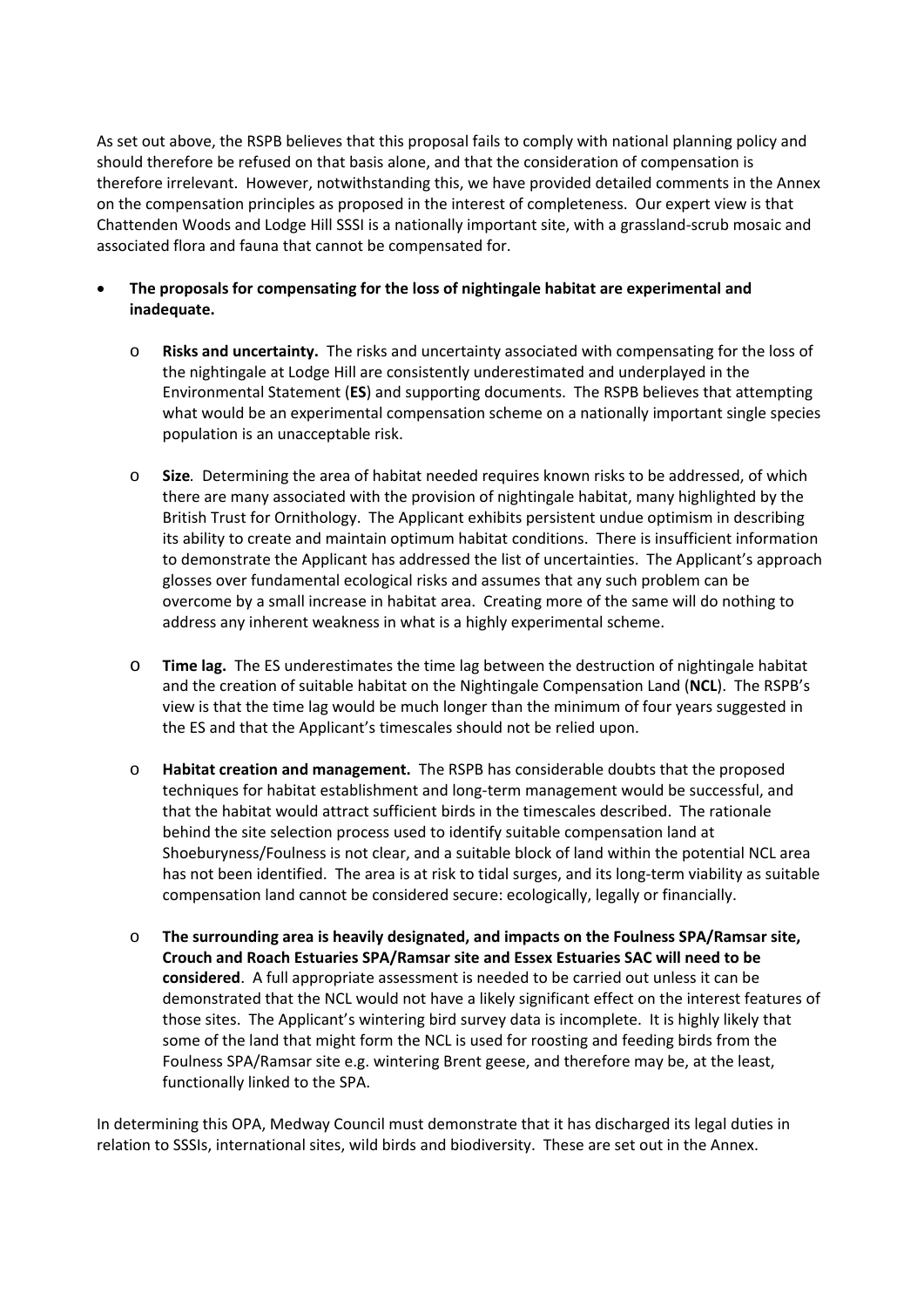Notwithstanding our objection and our call for the OPA to be rejected by Medway Council, we note that this application is being treated as a departure application. Should Medway Council be minded either to pass the OPA to the Secretary of State for determination, or to grant permission itself, we strongly support the opportunity for this application to be called-in and determined through the rigour of a public inquiry, given the scale of proposed damage to a nationally important nature conservation site and the implications of this proposal for national planning policy in relation to SSSIs.

This response focuses on areas where the RSPB do not accept the evidence or analysis presented by the Applicant in the replacement OPA and supporting documents. It only covers the key issues. Where the RSPB do not comment on a matter, this does not mean that we accept the Applicant's approach. We reserve the right to make further comments on such matters. If you have any queries or would like to discussion the RSPB's position further, please do not hesitate to get in touch.

Yours sincerely

1 Thouses

Lucy Baker Site Conservation Team Manager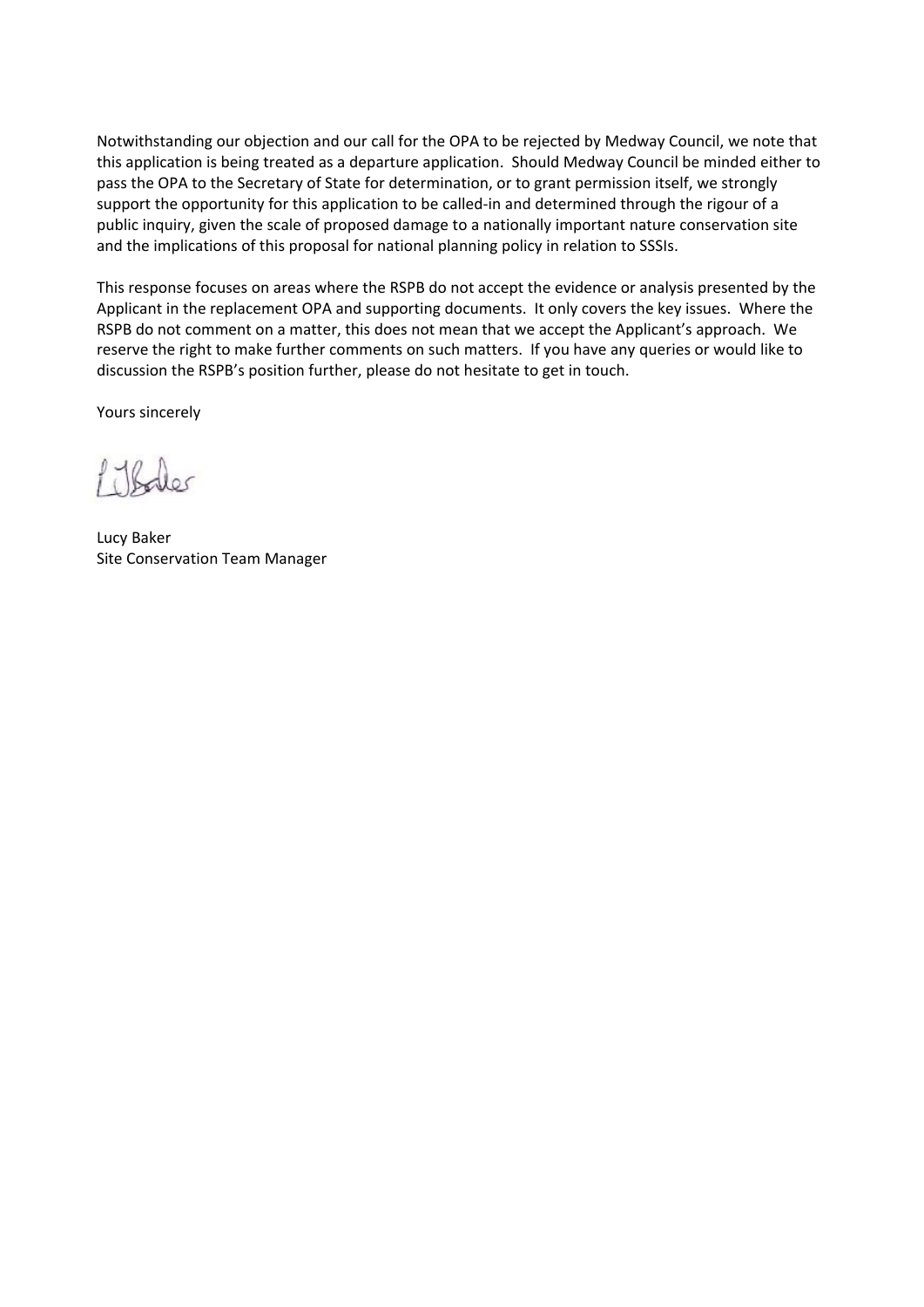## **Annex**

# **The RSPB's detailed comments on the Outline Planning Application for mixed used development at Lodge Hill Chattenden, Rochester, Kent. Planning Application reference: MC/11/2513**

## **1. Nature conservation law**

- 1.1. Medway Council (**the Council**) must comply with a number of legal duties under nature conservation law in relation to its determination of the Lodge Hill Outline Planning Application (**OPA**). These are set out below.
- 1.2. Other aspects of the relevant legislation, in particular the requirements of the Conservation of Species and Habitats Regulations 2010 (as amended) (**the Habitats Regulations**) in relation to international sites that also apply to the OPA are discussed in the appropriate sections of our response.

## **Sites of Special Scientific Interest and the Wildlife and Countryside Act 1981 (as amended)**

- 1.3. Sites of Special Scientific Interest (**SSSIs**) are the most important sites for national wildlife and natural features in England. In England, SSSIs are notified by Natural England who has a duty under Section 28 of the Wildlife and Countryside Act 1981 (as amended) (**the WCA**) to notify SSSIs where it is of the opinion that an area of land is of special interest by reason of any of its flora, fauna, or geological or physiographical features and to secure their day‐to‐day protection and conservation.
- 1.4. The purpose of SSSIs is defined in the Defra Code of Guidance<sup>1</sup> (paragraph 1) as being:

*"…to safeguard, for present and future generations, the diversity and geographic range of habitats, species, and geological and physiographical features, including the full range of natural and semi‐natural phenomena throughout England...".* 

- 1.5. SSSIs make a fundamental contribution to the ecological processes upon which we all depend and to human quality of life. Individual SSSIs may also provide, or safeguard for the future, valuable research, educational and amenity resources.
- 1.6. Under Section 28G(2) of the WCA, public bodies must:

*"…take reasonable steps, consistent with the proper exercise of the authority's functions, to further the conservation and enhancement of the flora, fauna or geological or physiographical features by reason of which the site is of special scientific interest".*

1.7. It is the RSPB's opinion that granting permission does not comply with this duty as the OPA, in its current form, will permanently damage the Chattenden Woods and Lodge Hill SSSI and its notified features (see paragraphs 1.10‐1.12 below).

<sup>1</sup> Defra (2003): Sites of Special Scientific Interest: Encouraging Positive Partnerships.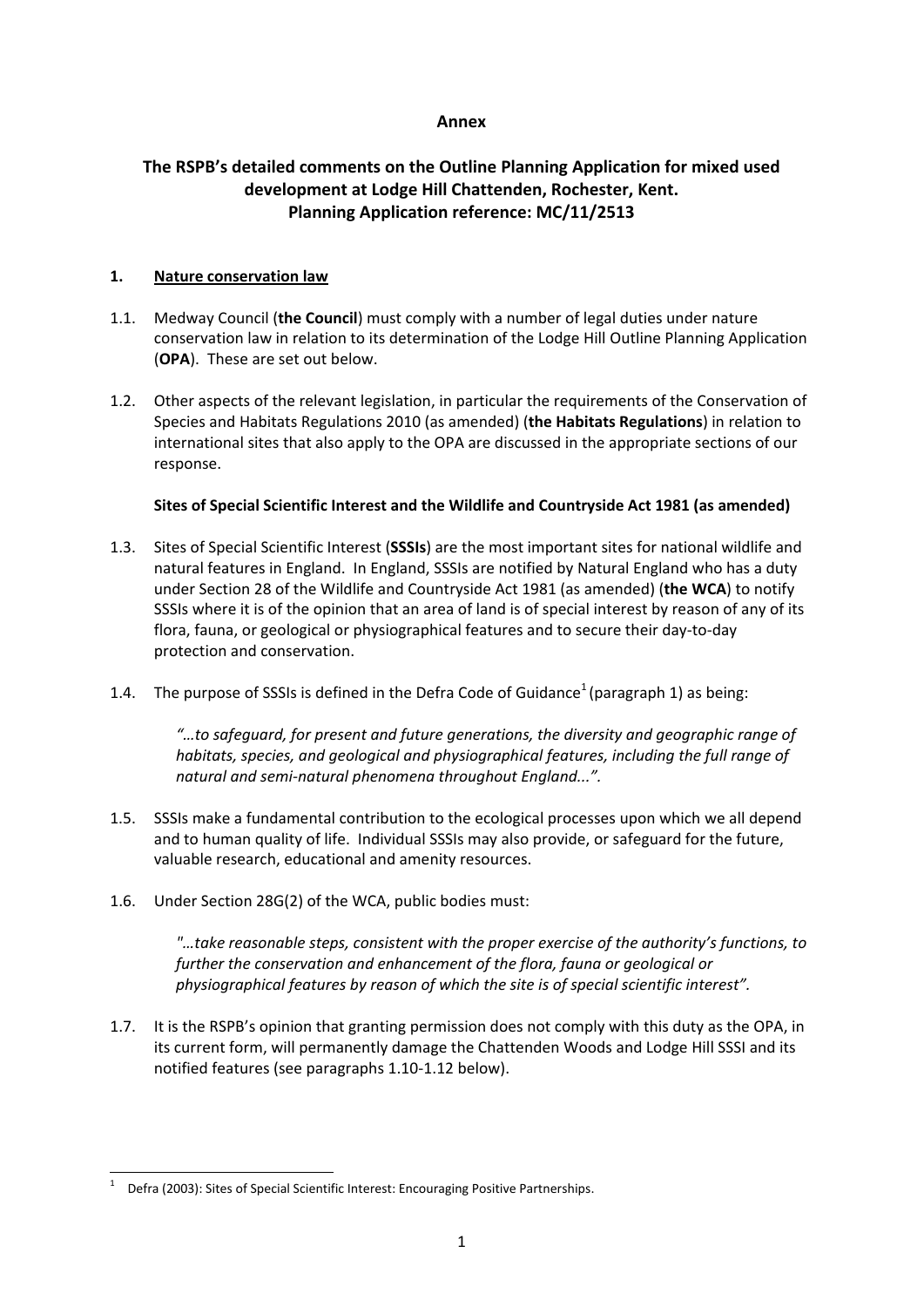- 1.8. The Defra Code of Guidance (paragraph 73) states that the Secretary of State expects that all public bodies will take full account of their responsibilities under this duty whenever their actions may affect SSSIs.
- 1.9. Government Circular 06/2005<sup>2</sup>, paragraph 61 requires all section 28G authorities, including local planning authorities, to apply strict tests when carrying out any functions within or affecting a SSSI, to ensure that they avoid or at least minimise adverse affects. It also requires public bodies, which includes the MoD, adopt the highest standards of management in relation to SSSIs in their ownership and to take positive steps wherever possible to conserve and enhance the special interest features of a SSSI where their activities may be affecting it or as opportunities arise in the exercise of their functions.

# *The Chattenden Woods and Lodge Hill Site of Special Scientific Interest*

- 1.10. The Chattenden Woods and Lodge Hill SSSI (**the SSSI**) was notified on 13 March 2013 under section 28C of the WCA, and confirmed by Natural England as such at the end of 2013. The site is notified for its mosaic of habitats, including long‐established semi‐natural woodland (areas of which are recorded as ancient semi‐natural woodland), dense scrub and neutral grassland. The site is notified for its nationally important breeding aggregation of nightingales as it supports more than 1% of the GB population.
- 1.11. This recent notification extended the area of the original Chattenden Woods SSSI, originally notified in 1968 for its coppice‐with‐standards woodland on London Clay, as well as scattered scrub and breeding birds including woodpeckers, turtle dove, nightingale and hawfinch. The SSSI was renotified in 1984 for, among other things, its woodland breeding bird assemblage.
- 1.12. The last condition assessment was carried out in March 2014 and showed that 94% of the site was assessed as being in favourable condition, with the remaining area unfavourable with no change.

# **The Natural Environment and Rural Communities Act 2006**

1.13. Section 40 of the Natural Environment and Rural Communities Act 2006 sets out a public authority duty to conserve biodiversity. It states that:

*"Every public authority must, in exercising its functions, have regard, so far as is consistent with the proper exercise of those functions, to the purpose of conserving biodiversity."*

1.14. The RSPB considers that by granting this application the Council would not be acting consistently with this duty.

# **The Conservation of Species and Habitats Regulations 2010 (as amended)**

1.15. The RSPB wishes to highlight that compliance with Regulation 9 of the Habitats Regulations is required. Regulation 9A(1) of the Regulations provides:

*"(1) Without prejudice to regulation 9(1), the appropriate authority, the nature conservation bodies and, in relation to the marine area, a competent authority must take such steps in*

<sup>2</sup> Government Circular 06/2005: Biodiversity and geological conservation – statutory obligations and their impact within the planning system, 16 August 2005.

https://www.gov.uk/government/uploads/system/uploads/attachment\_data/file/7692/147570.pdf.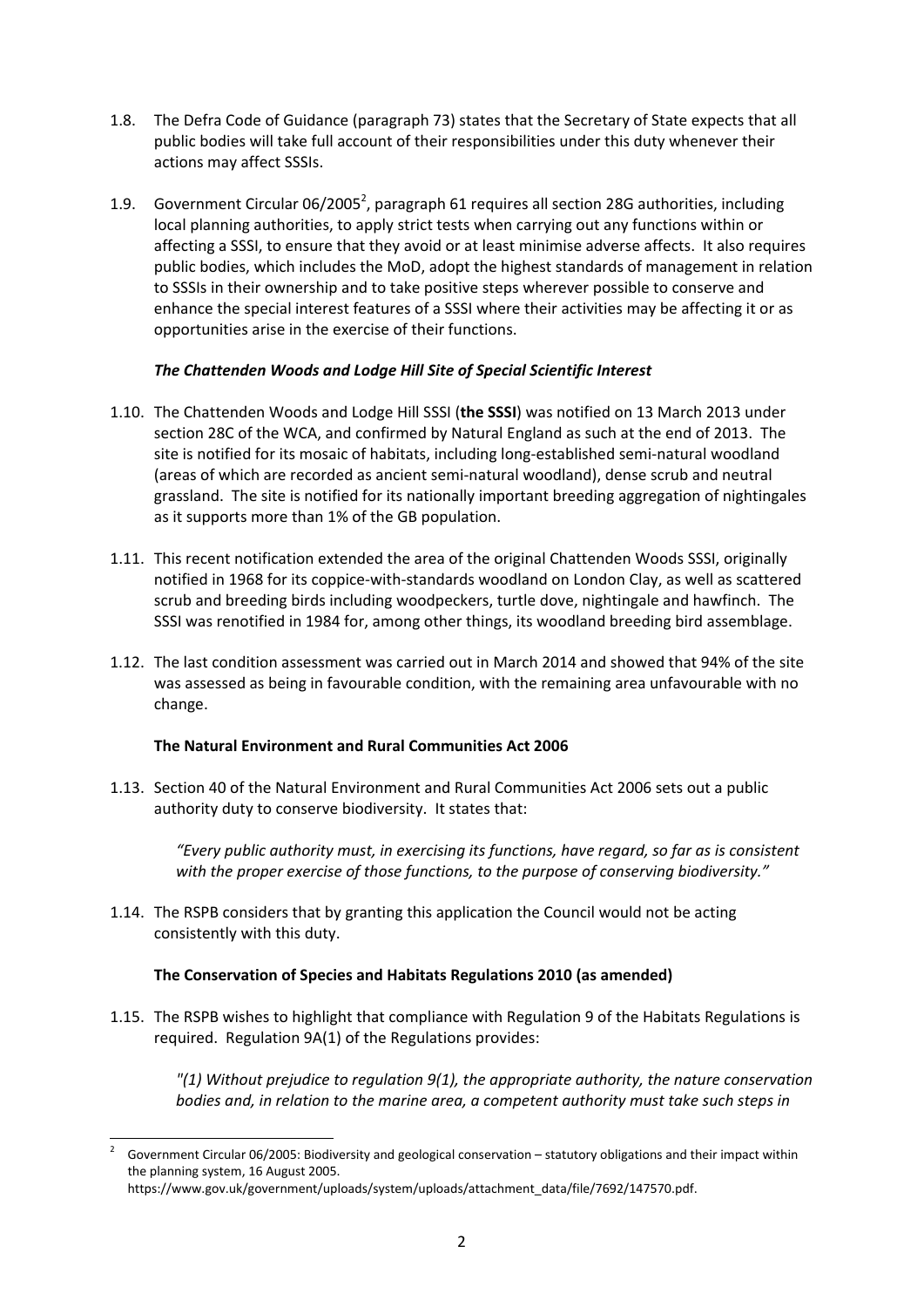*the exercise of their functions as they consider appropriate to secure the objective in paragraph (3), so far as lies within their powers.* 

*(2) Except in relation to the marine area, the Environment Agency, the Forestry Commissioners, local authorities, the Broads Authority and National Park authorities must take such steps in the exercise of their functions as they consider appropriate to contribute to the achievement of the objective in paragraph (3).*

*(3) The objective is the preservation, maintenance and re‐establishment of a sufficient diversity and area of habitat for wild birds in the United Kingdom, including by means of the upkeep, management and creation of such habitat, as appropriate, having regard to the requirements of Article 2 of the new Wild Birds Directive...*

*...(7) In considering which measures may be appropriate for the purpose of securing or contributing to the objective in paragraph (3), appropriate account must be taken of economic and recreational requirements."*

1.16. And in addition Regulation 9A(8) provides that:

*"So far as lies within their powers, a competent authority in exercising any function in or in relation to the United Kingdom must use all reasonable endeavours to avoid any pollution or deterioration of habitats of wild birds (except habitats beyond the outer limits of the area to which the new Wild Birds Directive applies)".*

#### **2. National Planning Policy Framework**

2.1. The National Planning Policy Framework (**NPPF**) is the Government's flagship planning policy. It is designed to encourage the provision of housing where it is needed, while at the same time protecting the environment from damaging development.

#### **The need for strategic planning to meet objectively assessed needs**

- 2.2. The NPPF sets out in a number of policies the importance of local plan making in delivering sustainable development and meeting objectively assessed needs:
- 2.3. Paragraph 12 of the NPPF states:

*"This National Planning Policy Framework does not change the statutory status of the development plan as the starting point for decision making. Proposed development that accords with an up‐to‐date Local Plan should be approved, and proposed development that conflicts should be refused unless other material considerations indicate otherwise. It is highly desirable that local planning authorities should have an up‐to‐date plan in place."*

2.4. Paragraph 14 of the NPPF states:

*"At the heart of the National Planning Policy Framework is a presumption in favour of sustainable development, which should be seen as a golden thread running through both plan‐making and decision‐taking.*

*For plan‐making this means that:*

 *local planning authorities should positively seek opportunities to meet the development needs of their area;*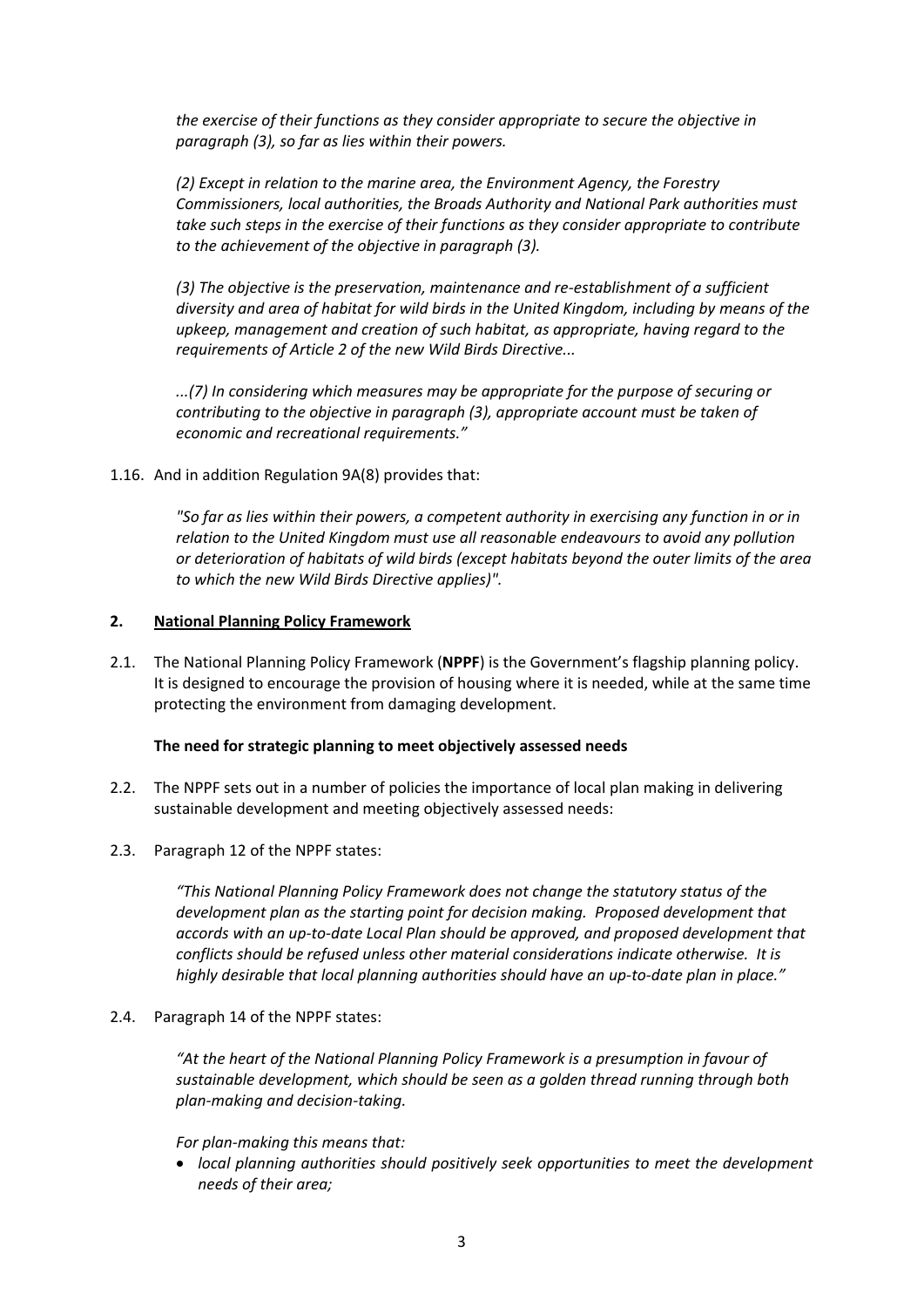*Local Plans should meet objectively assessed needs, with sufficient flexibility to adapt to rapid change, unless: – any adverse impacts of doing so would significantly and demonstrably outweigh the benefits, when assessed against the policies in this Framework taken as a whole; or – specific policies in this Framework indicate development should be restricted.<sup>9</sup>*

*For decision‐taking this means: 10*

- *approving development proposals that accord with the development plan without delay; and;*
- *where the development plan is absent, silent or relevant policies are out‐of‐date, granting permission unless:*

*– any adverse impacts of doing so would significantly and demonstrably outweigh the benefits, when assessed against the policies in this Framework taken as a whole; or – specific policies in this Framework indicate development should be restricted.<sup>9</sup>*

*<sup>9</sup> For example, those policies relating to sites protected under the Birds and Habitats Directives (see paragraph 119) and/or designated as Sites of Special Scientific Interest; land designated as Green Belt, Local Green Space, an Area of Outstanding Natural Beauty, Heritage Coast or within a National Park (or the Broads Authority); designated heritage assets; and locations at risk of flooding or coastal erosion. <sup>10</sup> Unless material considerations indicate otherwise."*

- 2.5. Paragraph 17 of the NPPF sets out 12 core principles that should underpin both plan‐making and decision taking.
- 2.6. Both the Applicant's Replacement Planning Strategy February 2014 (Document 01) (**RPS**) and the Development Needs and Alternatives Report February 2014 (Document 03) (**DNAR**)selectively reference the principles set out in NPPF paragraph 17. These documents refer to the principles that planning should:
	- [bullet point 3] "*proactively drive and support sustainable economic development to deliver the homes, business and industrial units, infrastructure and thriving local places that the country needs. Every effort should be made objectively to identify and then meet the housing, business and other development needs of an area, and respond positively to wider opportunities for growth. Plans should take account of market signals, such as land prices and housing affordability, and set out a clear strategy for allocating sufficient land which is suitable for development in their area, taking account of the needs of the residential and business communities*;"
- 2.7. However, there is no acknowledgement in either of these documents of the principle relating to the natural environment to:
	- [bullet point 7] "*contribute to conserving and enhancing the natural environment and reducing pollution. Allocations of land for development should prefer land of lesser environmental value, where consistent with other policies in this Framework*;"
- 2.8. Paragraph 17 also states that planning should:

[bullet point 1] "*be genuinely plan‐led, empowering local people to shape their surroundings, with succinct local and neighbourhood plans setting out a positive vision for* the future of the area. Plans should be kept up-to-date, and be based on joint working and *co‐operation to address larger than local issues. They should provide a practical framework*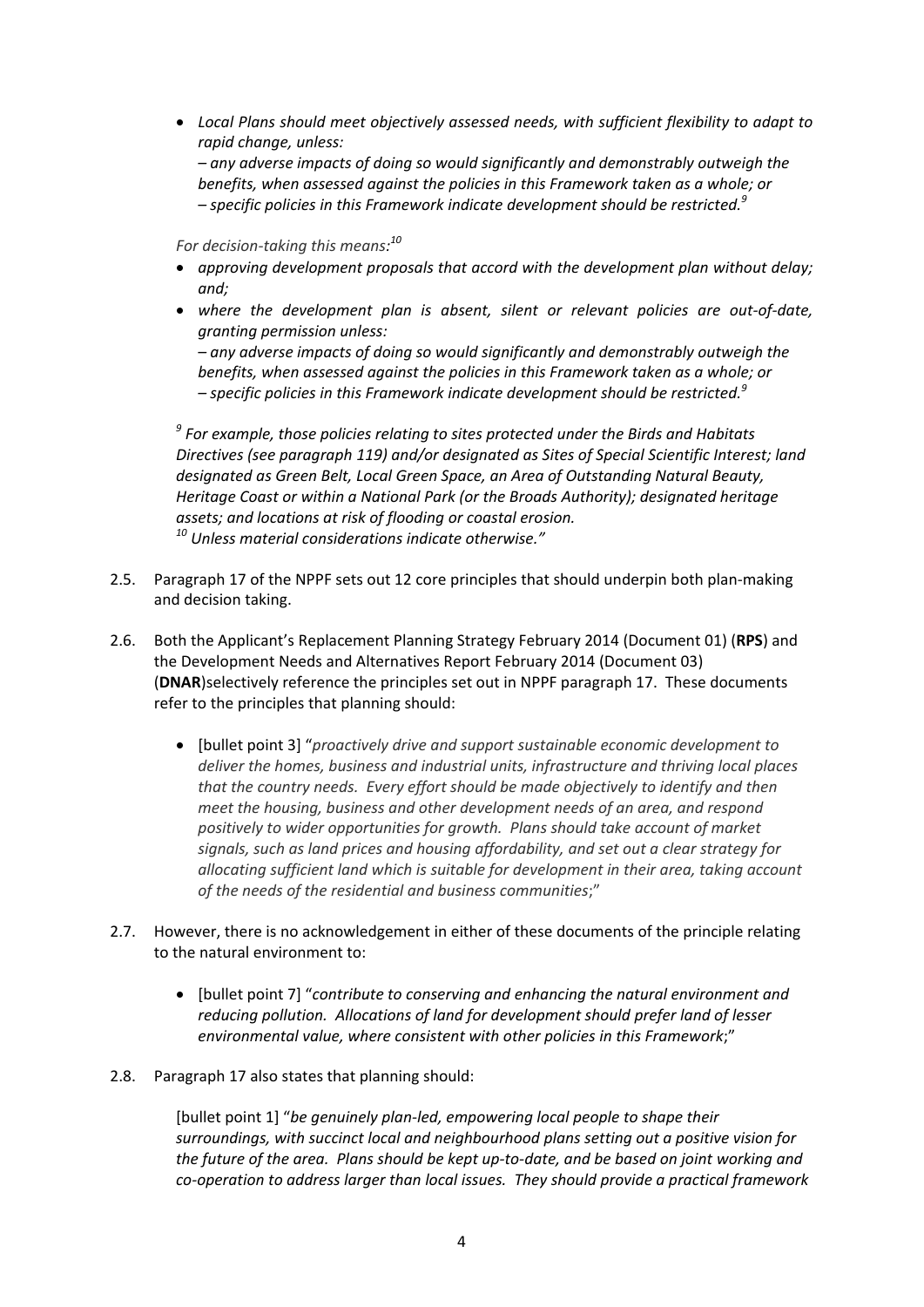*within which decisions on planning applications can be made with a high degree of predictability and efficiency;"*

## **Lack of strategic planning in Medway**

- 2.9. The withdrawal of the Council's Draft Core Strategy (**CS**) for a second time (and specifically due to its reliance on the proposed allocation at Lodge Hill that was considered by the Inspector to be unsound) creates a serious lacuna in the strategic planning for Medway, in which the granting of permission for Lodge Hill and its concomitant implications for the SSSI would be inappropriate.
- 2.10. The evidence provided in the DNAR and Applicant's Replacement Economic Strategy February 2014 (Document 04) (**RES**), which articulates the imperative of the social and economic development needs that it is claimed Lodge Hill will deliver, fails to support the claim that Lodge Hill will be the transformative development that objectively assessed needs show Medway and indeed the Thames Gateway requires. Whilst the RSPB does not dispute the objectively met needs regarding housing and employment, the information presented in the RES does not support the assertion that Lodge Hill is the solution for meeting those needs.
- 2.11. The Applicant's DNAR has been developed specifically as an attempt to justify the requirement in paragraph 118 of the NPPF (see paragraphs 2.28‐2.29 below) to demonstrate that an exception to the presumption against development of a SSSI applies to the OPA (on the basis that the claimed benefits of the development at Lodge Hill outweigh the harm to both the SSSI and the broader network, and that those same benefits could not be met on alternative sites) (RPS, paragraph 6.23).
- 2.12. However, the DNAR demonstrates an increased demand for both housing and employment in Medway that serves to emphasise (i) the serious lack of adequate and strategic local planning in Medway and the wider area and (ii) the need for a thorough strategic review. It does not provide a credible justification for continuing with the Lodge Hill proposal. It provides only very narrow and limited grounds to support Lodge Hill as the solution to meeting those needs (see paragraphs 2.16‐2.21 below). Instead it makes a compelling argument for a fresh approach to the strategic planning for how objectively assessed needs can be met in Medway and one that does not include reliance on a single proposal at Lodge Hill.
- 2.13. It is clear that either new large scale sites need to be found and/or it has to be accepted that Medway cannot meet its needs alone. Even if all of the identified options that have been considered so far were to come forward together, they still would not meet the identified needs set out in the DNAR (as recognised in paragraph 5.8 of the DNAR). The overall point remains that there is an urgent need for a new strategy for meeting Medway's housing (and employment) need.
- 2.14. The Council needs to accelerate the major review of its call for sites planned for 2015, making clear that sites need to be large scale developments that may not have been considered before. A properly considered strategy is urgently needed that:
	- (i) does not promote environmentally damaging development that fails to comply with national planning policy in the interest of plugging a short term gap;
	- (ii) reflects the evidence provided in the Council's October 2013 SA Addendum that Lodge Hill is not indispensible, and
	- (iii) meets the needs set out in the DNAR.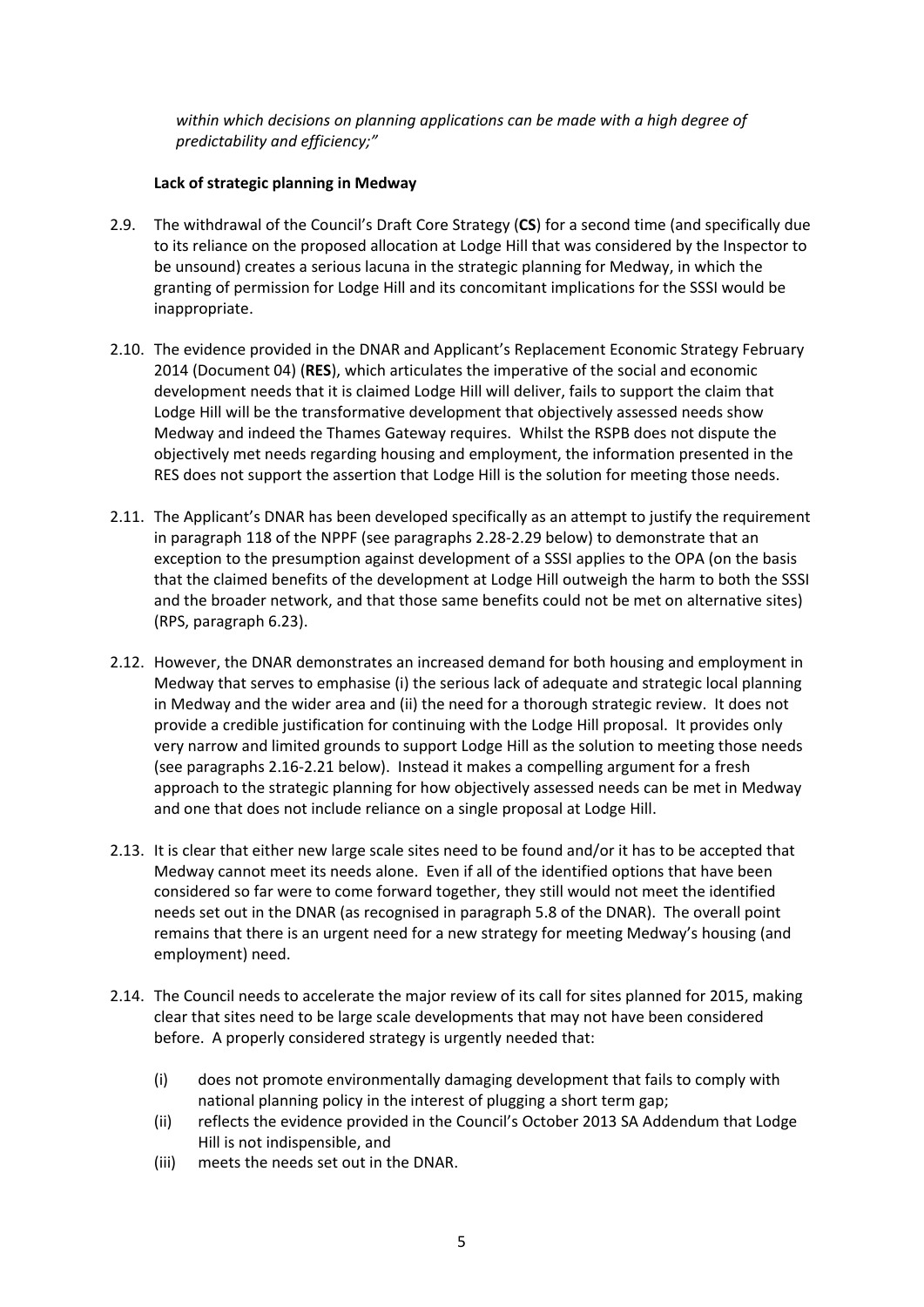2.15. If a thorough, up-to-date strategic review shows that those needs cannot be met in Medway, then a strategy must be developed to deal with that eventuality. In the absence of an effective strategic planning approach, the scale of the needs that must be met and the solutions required to meet these will only continue to grow.

## *Annual delivery of housing*

- 2.16. Paragraph 3.48 of the DNAR sets out that Medway's housing needs are considered to be significantly above the level previously proposed by the Council in its now withdrawn CS, which proposed a delivery target of 815 houses per annum for 2006‐2028. Instead, the DNAR projects that annual housing delivery of between 1,020 to 1,353 homes is needed, which suggests the need for an additional supply of between 3,000 – 8,000 dwellings over a 15 year plan period, subject to development capacity and on top of the previously identified allocation which included up to 5,000 homes at Lodge Hill (paragraph 3.60, DNAR). Lodge Hill is only proposing to deliver 300 houses per annum, which will make only a relatively small contribution to the CS target of 815, let alone the revised figures set out in the DNAR.
- 2.17. Both the DNAR (paragraph 3.49) and the RPS (paragraph 6.30) reject the possibility of neighbouring authorities being able to help meet objectively assessed needs on the basis that four of the five authorities have current or proposed housing targets lower than projected household growth and the fifth (Dartford) is '*seeking to maximise its capacity through regeneration of strategic sites'*. However, if neighbouring authorities have the sites available they have a duty to co‐operate (paragraph 178 of the NPPF) and make provision to help meet objectively assessed needs particularly in relation to strategic priorities including homes and employment, regardless of the indication of their intention to under provide.

## *Employment provision*

- 2.18. The DNAR identifies Medway as having underperformed compared to its neighbours and similar authorities in south‐east England (paragraph 3.55), with a local economy characterised by a low number of jobs and low productivity, and therefore, unlike other authorities of its size, is not an employment hub for the wider area but instead sees major out-commuting. It describes this (paragraph 3.55) as an 'inherently unsustainable employment pattern which would be exacerbated if Medway were not to significantly increase employment opportunities within the Borough.'
- 2.19. The economic vision for Lodge Hill, as set out in the RES, states that the aim at Lodge Hill will be to 'provide employment opportunities which maximise employment rates and reduce the need to travel for Lodge Hill residents, and provide jobs for the residents of the Hoo Peninsula and Medway;' (paragraph 4.1).
- 2.20. However, neither the evidence provided in the RES or the DNAR provides any compelling justification that Lodge Hill will be an essential component capable of delivering objectively assessed employment needs, nor that it will be the type of transformative and 'game changing' development that Medway and the Thames Gateway needs and which it claims to deliver (DNAR paragraphs 4.5 and 4.46, RPS paragraph 6.38).
- 2.21. A considerable amount of new employment floorspace is needed in Medway the DNAR states (paragraph 3.31) that, based on up to date population projections there is a 127,781 $m<sup>2</sup>$  deficit of commercial floorspace in the M2 Access Sub Area, even with the inclusion of Lodge Hill. However, the OPA at Lodge Hill adopts a highly cautious approach to meeting these needs with only 44,100m<sup>2</sup> of commercial floorspace based on a **medium** [emphasis added] density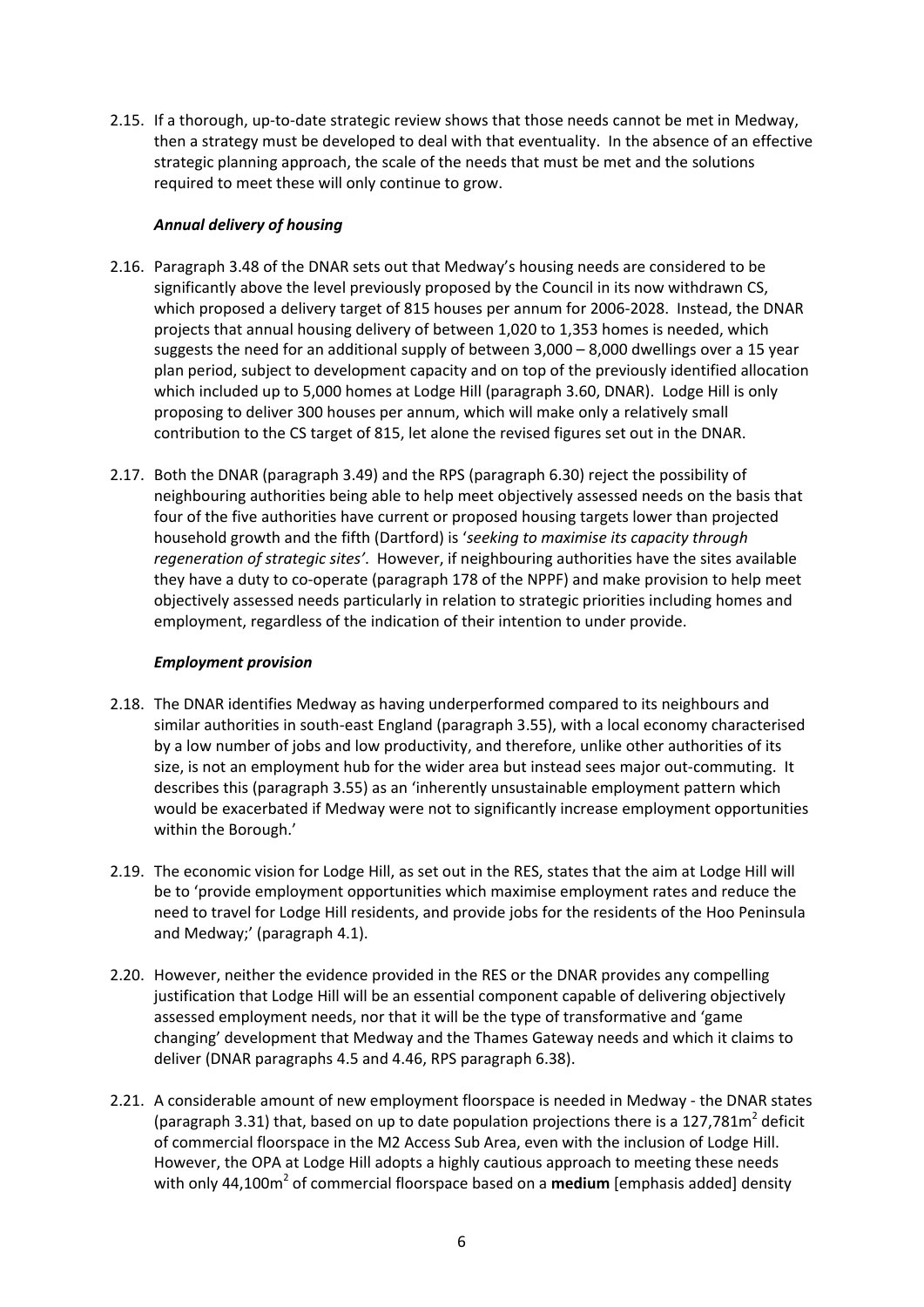configuration proposed (paragraph 5.5, RES) rather than a high density solution that would have the capacity to provide up to 70,000 $m^2$ . Furthermore, it is only intended to release and develop this commercial floorspace incrementally (paragraph 5.3, RES), broadly in line with the residential development over a 17 year build out period (paragraph 6.5, RES). The effect of this will be that employment opportunities will be delivered only in response to demand generated by the new housing, making it difficult to justify Lodge Hill as the transformative, game changing development the Applicant claims it to be.

### **Reliance on historical planning policy**

- 2.22. Both the DNAR (Section 2), the RPS (Sections 2 and 6), the RES (section 2) and the Applicant's Replacement Sustainability Report February 2014 (Document 11) (**RSR**) rely heavily on historical strategic planning policy regarding the assertion that Lodge Hill is unique in terms of what it will deliver for Medway and the wider Thames Gateway.
- 2.23. Paragraphs 6.48 and 6.49 of the RPS state that Lodge Hill has consistently been considered the most appropriate location for the delivery of a new settlement against the reasonable alternatives and that in the case of historic and current policy documents, this has included scrutiny by an independent Inspector(s)/Panel(s). It fails however to recognise that the most recent draft Medway CS was withdrawn precisely due to the proposed strategic allocation for a new freestanding settlement at Lodge Hill on the basis that it was unsound (see the Medway CS Examination Inspector's letter (**Inspector's letter)**, dated 21 June 2013 to Medway Council).
- 2.24. The DNAR (paragraph 2.7) refers to the inclusion of Lodge Hill in the South East Local Enterprise Partnership's (**LEP**) draft Strategic Economic Plan 2013 as one of the specific locations where the LEP believe significant growth can be achieved and which has the potential for a transformational impact across the Thames Gateway. This plan assumed that Lodge Hill would be delivered through the Council's CS (as did the draft Kent and Medway Growth Plan 2013) but the DNAR fails to recognise that the CS failed under scrutiny by an Inspector as a direct result of the Lodge Hill allocation.
- 2.25. The RSR (see section 5.4) relies heavily on Lodge Hill having development potential in historic planning documents but states that it has not been allocated. A sustainability appraisal should assess a proposal on its merits, not taking account of any previous identification of development potential in the past.
- 2.26. The Inspector's letter concludes (paragraph 7.2) that the revocation of the South East Plan and the notification of Lodge Hill as a SSSI are material changes in circumstance and that the allocation of development at Lodge Hill is therefore inconsistent with national planning policy and declared the relevant CS policy (CS33) unsound as a result.

#### **NPPF policies on Sites of Special Scientific Interest**

- 2.27. The policies set out in the NPPF do not prohibit development which damages or destroys SSSIs, but they do steer development away wherever possible from such important places for nature. NPPF Paragraph 14 and footnote 9 (see above) specifically identify SSSIs as an example of where policies within the NPPF indicate development should be restricted.
- 2.28. NPPF paragraph 118 sets out policies in relation to the conservation and enhancement of biodiversity, with specific policies relating to SSSIs: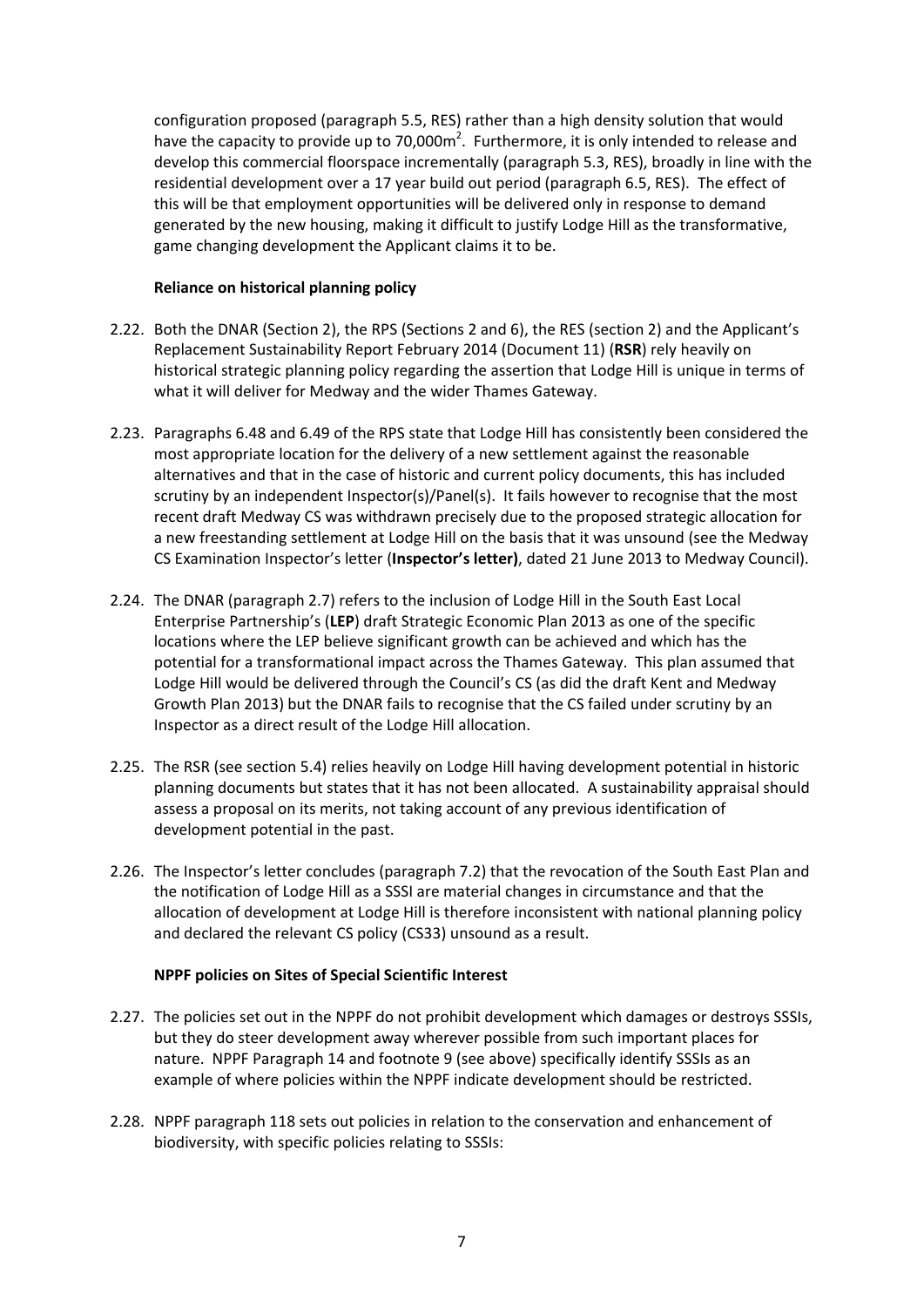"*When determining planning applications, local planning authorities should aim to conserve and enhance biodiversity by applying the following principles:*

- *if significant harm resulting from a development cannot be avoided (through locating on an alternative site with less harmful impacts), adequately mitigated, or, as a last resort, compensated for, then planning permission should be refused;*
- *proposed development on land within or outside a Site of Special Scientific Interest likely to have an adverse effect on a Site of Special Scientific Interest (either individually or in combination with other developments) should not normally be permitted. Where an adverse effect on the site's notified special interest features is likely, an exception should only be made where the benefits of the development, at this site, clearly outweigh both the impacts that it is likely to have on the features of the site that make it of special scientific interest and any broader impacts on the national network of Sites of Special Scientific Interest;*
- *development proposals where the primary objective is to conserve or enhance biodiversity should be permitted;*
- *opportunities to incorporate biodiversity in and around developments should be encouraged;*
- *planning permission should be refused for development resulting in the loss or deterioration of irreplaceable habitats, including ancient woodland and the loss of aged or veteran trees found outside ancient woodland, unless the need for, and benefits of, the development in that location clearly outweigh the loss; and..."*
- 2.29. In exceptional circumstances development on a SSSI can be possible (even if it may not be desirable), but the tests set out in the first two bullet points of paragraph 118 are intended to ensure that these special places are only damaged (i) where there really is no alternative location for the development and (ii) where the benefits of development at that site clearly outweigh both the impacts on the features of the SSSI itself and any broader impacts on the national network of SSSIs. There is no evidence provided in the OPA and its supporting documents to support the claim that the benefits of the development that would be delivered at Lodge Hill clearly outweigh any likely adverse impacts on the relevant SSSI features (nor any broader impact on the national network of SSSIs) (see paragraphs 2.16‐2.21). Therefore there is no evidence that Lodge Hill should be considered an exception to the presumption against development of a SSSI as the Applicant suggests.

#### *The avoid‐mitigate‐compensate hierarchy*

- 2.30. The Inspector's letter confirms that paragraph 118 of the NPPF requires an avoid-mitigatecompensate approach. This is also acknowledged in the Nightingale Compensation Report February 2014 (Environmental Statement (**ES**), Document 12, Appendix 5U), which states "*options for avoiding and mitigating the effects of the proposed development should be exhausted before opting for compensation"* (paragraph 2.2.3). Paragraph 118 of the NPPF clearly states that compensation is a last resort only to be considered when it has been proven that no alternatives to the proposal exist, and that the benefits outweigh the harm to the SSSI in its notified state without the development and any broader impacts on the national SSSI network. Paragraph 6.324 of the RPS also states that paragraph 118 of the NPPF provides for compensatory habitat to be provided where it is not possible to either avoid or mitigate significant harm resulting from the OPA.
- 2.31. However, paragraph 6.78 of the RPS states the requirements of the NPPF must be balanced with other relevant material considerations, that case law makes clear that the application of the 'mitigation hierarchy' does not dislodge all other material considerations and that,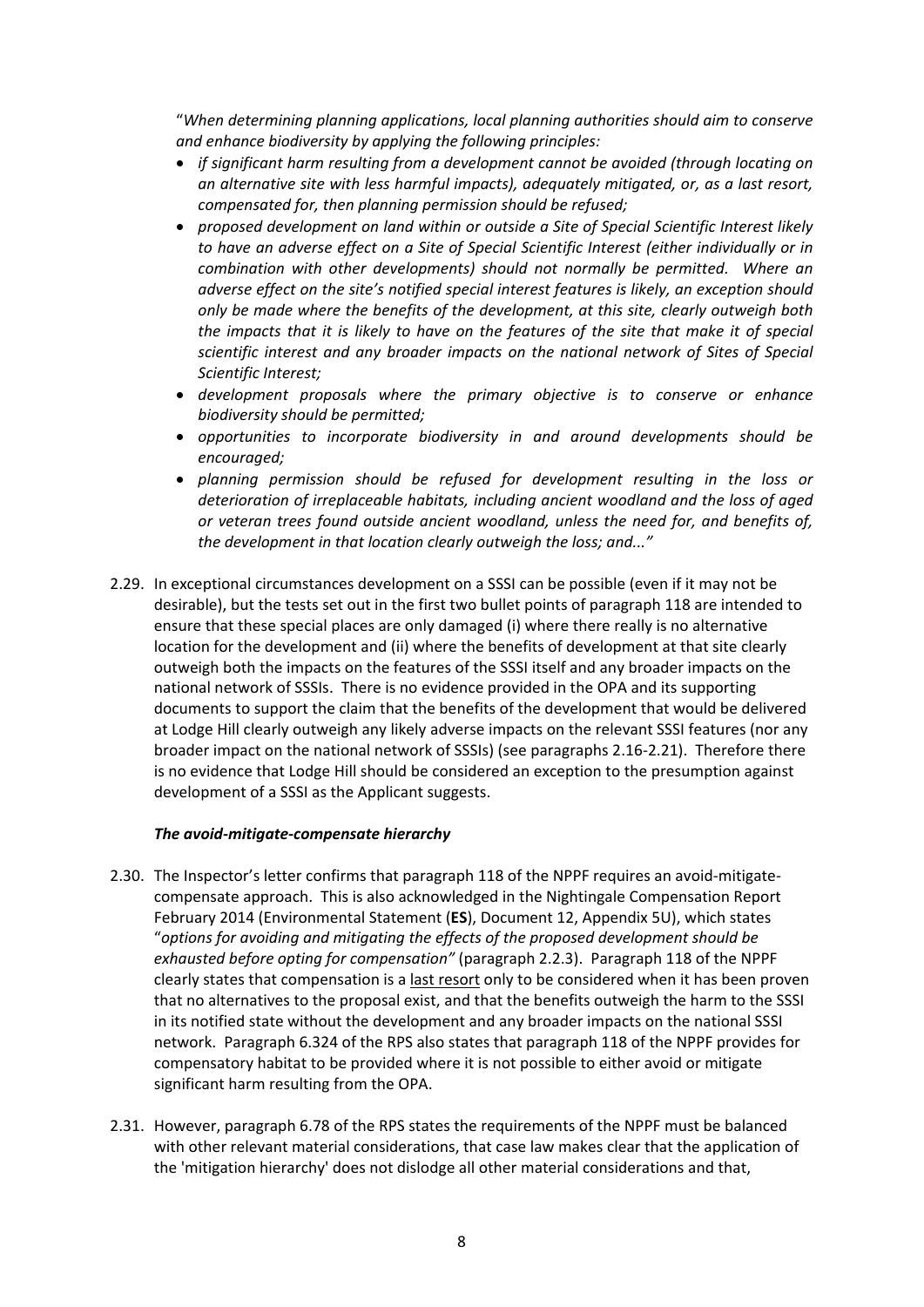provided due account is taken of the potential harm and the measures considered or proposed to address that harm, it is not necessary for an applicant to exhaust every stage in the hierarchy before turning to the next. It goes on to state that in particular, whether harm is addressed by avoidance, mitigation, compensation, or a combination of all or any of them is not determinative and that the decision‐maker is entitled to consider the environmental information as a whole (including a consideration of avoidance, mitigation and/or compensation measures) and to thereby assess the nature, extent and acceptability of the effects that a development will have on the environment. On this basis, the Applicant claims that it is right that the planning authority takes into account any avoidance, mitigation and compensation measures when reaching a conclusion as to the likely effects of the development and the weight that should be afforded.

- 2.32. Firstly, the RSPB, until informed of the relevant judgments and having considered them and reviewed the reliance placed on them, would question the statement made in paragraph 6.78.
- 2.33. Secondly, the RSPB would also question the Applicant's statement that the NPPF must be balanced with other relevant material considerations. This may be true for a proposal that is in line with an up-to-date local plan, but for an application such as this (which the RPS, paragraph 3.4 acknowledges is to be considered a departure application) and one which has not provided sufficient evidence to show that its mitigation measures are ecologically robust and legally and financially secured (see the RSPB's separate comments on these points), the RSPB argues that the Applicant cannot rely on its interpretation of the NPPF, paragraph 118 as set out in paragraph 6.78 of the RPS, particularly in the absence of an adequate review of alternative sites with less harmful impacts (see paragraphs 2.54‐2.58 of the this Annex).
- 2.34. Paragraph 6.86 of the RPS claims that through various design principles the harm to the SSSI can predominantly be mitigated, but this completely ignores the fact that the majority of the nightingale population at the site will be displaced through destruction of its habitat, referring to the effects on nightingale as 'residual impacts' (paragraph 6.87) that will be dealt with through compensation. On this basis, paragraph 6.87 seeks to dis‐apply the 'presumption against' development as set out in the second bullet point of paragraph 118 of the NPPF on the flawed basis that any residual effects will be addressed through compensation.

#### *Residual impact*

- 2.35. As stated above, paragraph 118 of the NPFF makes it clear that compensation is a last resort. The benefits of the OPA must be weighed against the harm to the SSSI and the broader network and not against the residual harm of the proposal taking into account any proposed compensation.
- 2.36. Paragraph 152 of the NPPF requires local planning authorities to avoid significant adverse impacts on any of the three dimensions of sustainable development (economic, social and environmental) and that wherever possible alternative options which reduce or eliminate such impacts should be pursued. The Inspector's letter (paragraph 4.3) confirms that the scale of impact in relation to the SSSI and its features 'constitutes a significant adverse impact'. However, the RPS (paragraph 6.23) states that an exemption to the presumption against development on land designated as a SSSI applies in this case because the benefits of the development should be weighed against any *residual* adverse impact on the relevant SSSI features taking into account the proposed compensation and makes a reference to case law but without stating which cases are being relied upon.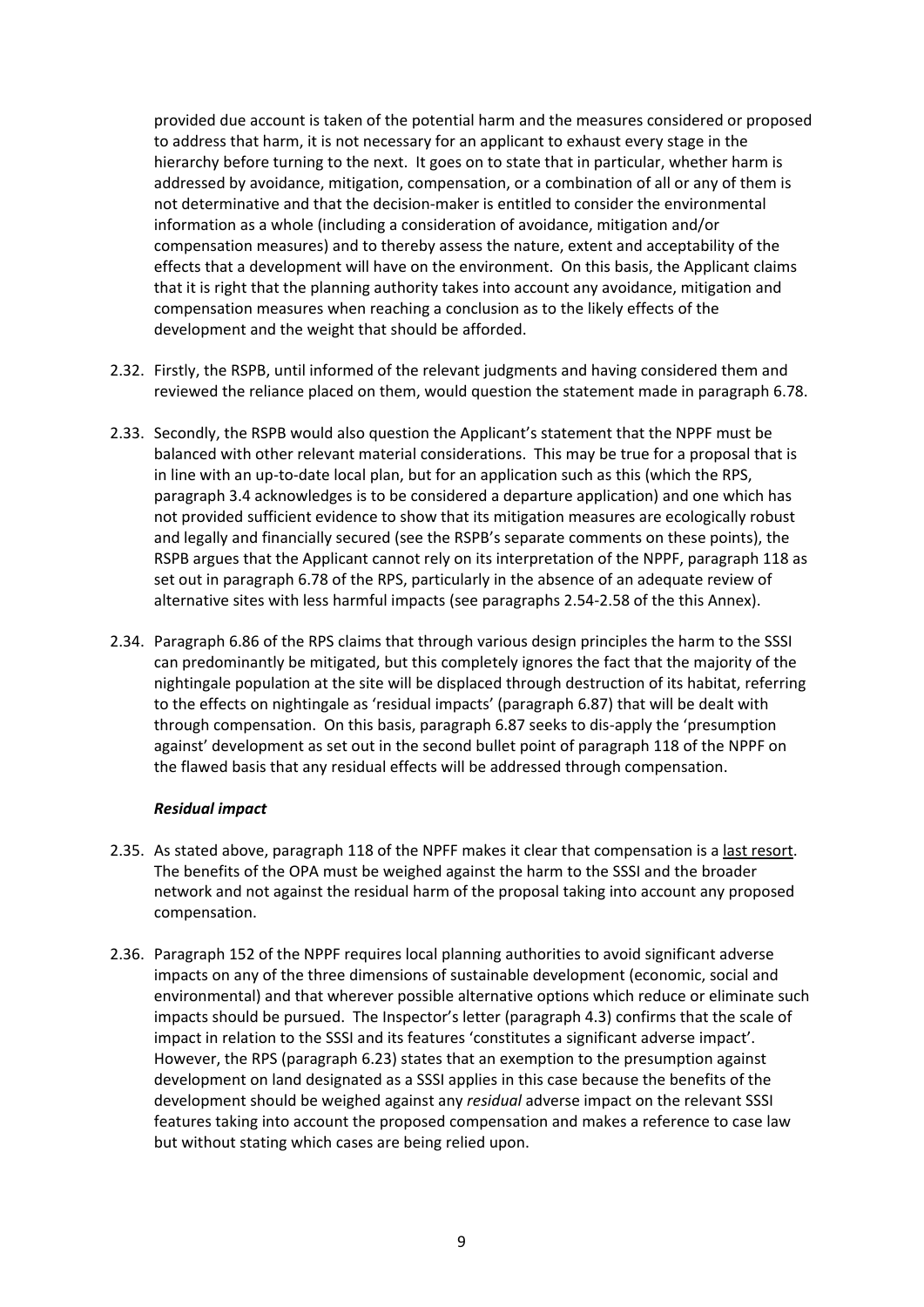- 2.37. Firstly, the RSPB wishes to be informed as to which judgments the Applicant is relying on for these statements. The RSPB, until informed of the relevant judgments and having considered them and reviewed the reliance placed on them, would question the statement made in this paragraph. For example it not clear how the decision maker can be asked to assess the benefits of the development "against any residual adverse impact on the relevant SSSI features, taking into account the avoidance, mitigation and compensation measures incorporated within the development proposals..." (as stated in paragraph 6.23 of the RPS) without sufficient clarity on the details of those mitigation and compensation measures and without them being secured at this stage (see the RSPB's comments paragraphs 2.64‐2.67). The RSPB also disputes that those measures are incorporated into the OPA.
- 2.38. Secondly, should this approach be taken, then logically the same principle of only having to balance the benefit of a development against residual impacts after compensation has been identified could be applied to any SSSI across the network where the special interest is considered capable of being compensated for. **This fundamentally undermines the purpose of SSSI designation and protection which is to safeguard these sites for present and future generations** (see paragraphs 1.4‐1.5 above).
- 2.39. In the case of Lodge Hill, there is no guarantee that (i) the compensation will be successful (and therefore the degree of residual harm is at this stage unknown) (see the RSPB's separate comments on the proposed compensation) and (ii) even if it were successful, that the Nightingale Compensation Land (**NCL**) would be designated as SSSI and therefore able to contribute to the value of the broader SSSI network. Therefore, development of the Lodge Hill site could result in the loss of the only SSSI in the UK designated for nightingale and would consequently have considerable implications for the broader network of SSSIs, as well as resulting in the loss of what is almost certainly one of the single most important sites for nightingale in the UK. The RPS (paragraph 6.92) attempts to justify the loss of the only SSSI notified for nightingale by saying that this species occurs at other SSSIs across its natural range and therefore any damage to the features at Lodge Hill is unlikely to affect the coherence of the network as a whole. This is irrelevant, as nightingale are not afforded any specific protection on those sites other than de facto by the protection afforded to the site in general through its designation as a SSSI. Neither will nightingale benefit at such sites through management specifically intended to meet their needs.
- 2.40. The RPS (paragraph 6.92) also claims that the impacts on semi‐natural ancient woodland and MG5 grassland at Rough Shaw will be 'fully addressed through avoidance and mitigation measures' (and therefore capable of maintaining their SSSI status), that impacts on other areas of SSSI grassland will be mitigated through translocation and re‐creation measures and that replacement habitat for nightingale will be created on a sufficient scale for it to be capable of being of special interest in its own right. As already stated, the RSPB strongly disagrees with the adequacy and legal certainty regarding all of these measures and argues therefore that the OPA will result in significant harm to the SSSI.

#### **The presumption in favour of sustainable development**

- 2.41. The NPPF paragraph 14 (see excerpt above at paragraph 2.4) places the presumption in favour of sustainable development at the heart of plan making and decision making, but does provide exceptions where development should be restricted in accordance with other policies within the NPPF.
- 2.42. As the RSPB demonstrates in paragraphs 4.16‐4.85 of our response, the OPA and its associated mitigation and compensation measures will result in a **net loss** rather than a net gain in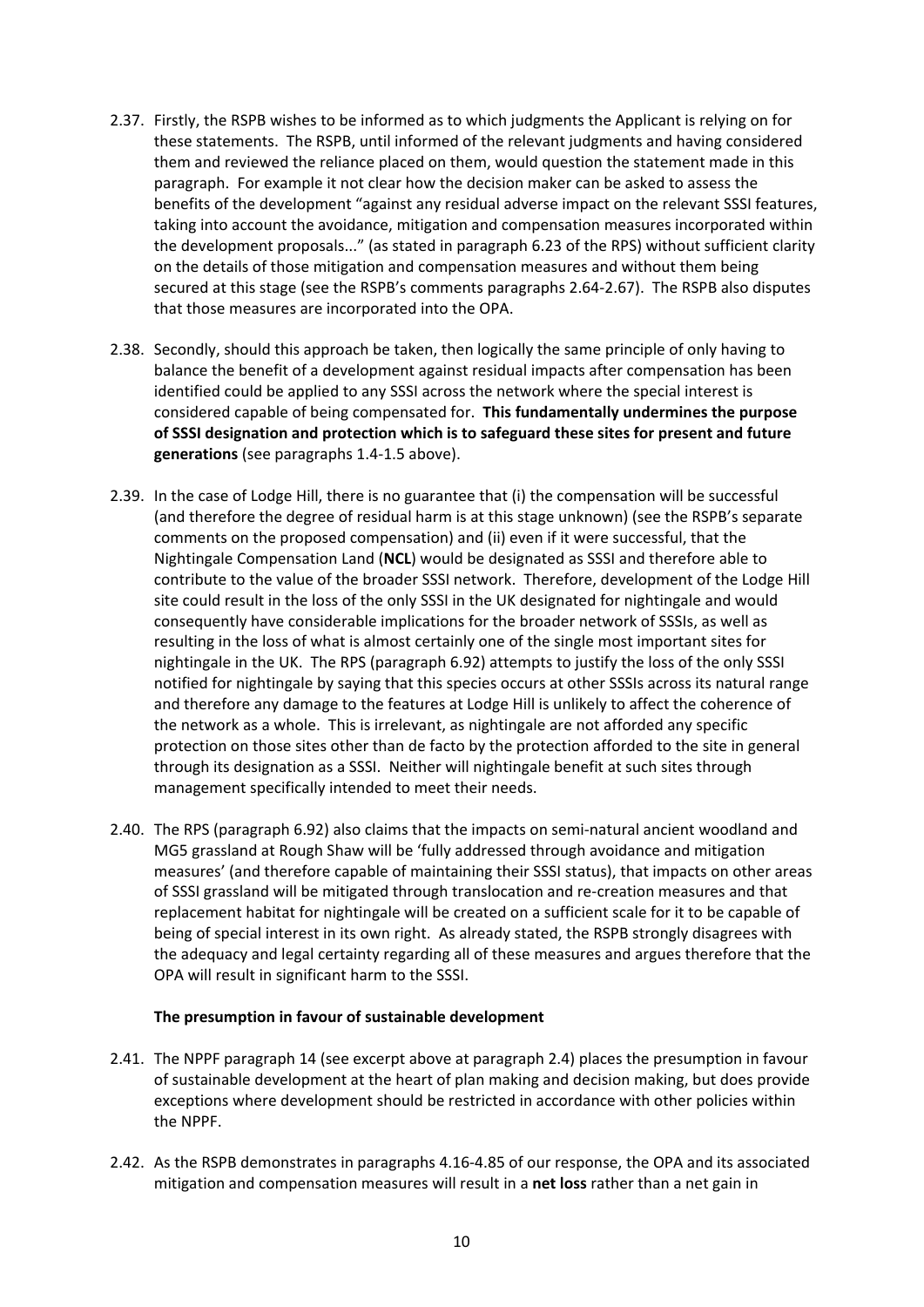biodiversity. However, paragraph 6.60 of the RPS states that the NPPF presumption in favour of sustainable development should apply with full weight to Lodge Hill on a number of grounds.

2.43. Firstly, it incorrectly states that paragraph 119 of the NPPF does not apply. Paragraph 119 states that:

*"The presumption in favour of sustainable development (paragraph 14) does not apply where development requiring appropriate assessment under the Birds or Habitats Directives is being considered, planned or determined."*

- 2.44. The Applicant incorrectly seeks to dis‐apply this 'presumption against' sustainable development in relation to the need for appropriate assessment<sup>3</sup> (AA) in accordance with the Habitats Regulations. Paragraph 6.60(ii) of the RPS states that Land Securities and Thomson Ecology (DIO's experts on biodiversity) have reviewed the likely significant effects<sup>4</sup> of the proposal on the international sites of the Medway Estuary and Marshes Special Protection Area (**SPA**)/Ramsar site, the Thames Estuary and Marshes SPA/Ramsar site (**North Kent international sites**) and also in relation to the international sites in proximity to the proposed Nightingale Compensation Land at Shoeburyness/Foulness in Essex and concluded that no AA is required. Paragraph 6.60 of the RPS states that the Replacement Information for Appropriate Assessment report (ES February 2014, Document 12, Appendix 5Y) (**RIAA**) has been prepared on a precautionary basis only so that the Council, as the competent authority, could undertake an AA if considered necessary and was not prepared on the basis that it is required by the Habitats Regulations.
- 2.45. Paragraphs 4.27‐4.28 of the RSPB response sets out why the Applicant's assessment of the likely significant effects of the proposal is flawed and that an AA is needed and hence that paragraph 119 of the NPPF does apply to the Lodge Hill proposal.
- 2.46. Regulation 68 of the Habitats regulations states that:

*Regulation 68 (3) Where the assessment provisions apply, outline planning permission must not be granted unless the competent authority are satisfied (whether by reason of the conditions and limitations to which the outline planning permission is to be made subject, or otherwise) that no development likely adversely to affect the integrity of a European site or a European offshore marine site could be carried out under the permission, whether before or after obtaining approval of any reserved matters.* 

- 2.47. In the absence of (i) an adequate assessment of the recreational impacts arising from the OPA on the North Kent international sites and (ii) adequate mitigation to address any such impacts that are identified, it is not possible for the Council, as the competent authority, to satisfy the requirement of Regulation 68 of the Habitats Regulations.
- 2.48. Also, in relation to recreational impacts from the development on the nearby SSSI woodlands at Northward Hill and Tower Hill to Cockham Woods (the RPS, paragraph 6.60 (ii)), the RSPB disagrees with the statement that there is unlikely to be a significant negative impact on these sites (see paragraph 4.27 of the RSPB's comments).

<sup>3</sup> Regulation <sup>61</sup> of the Conservation of Species and Habitats Regulations <sup>2010</sup> (as amended). <sup>4</sup>

 Regulation 61(a) of the Conservation of Species and Habitats Regulations 2010 (as amended).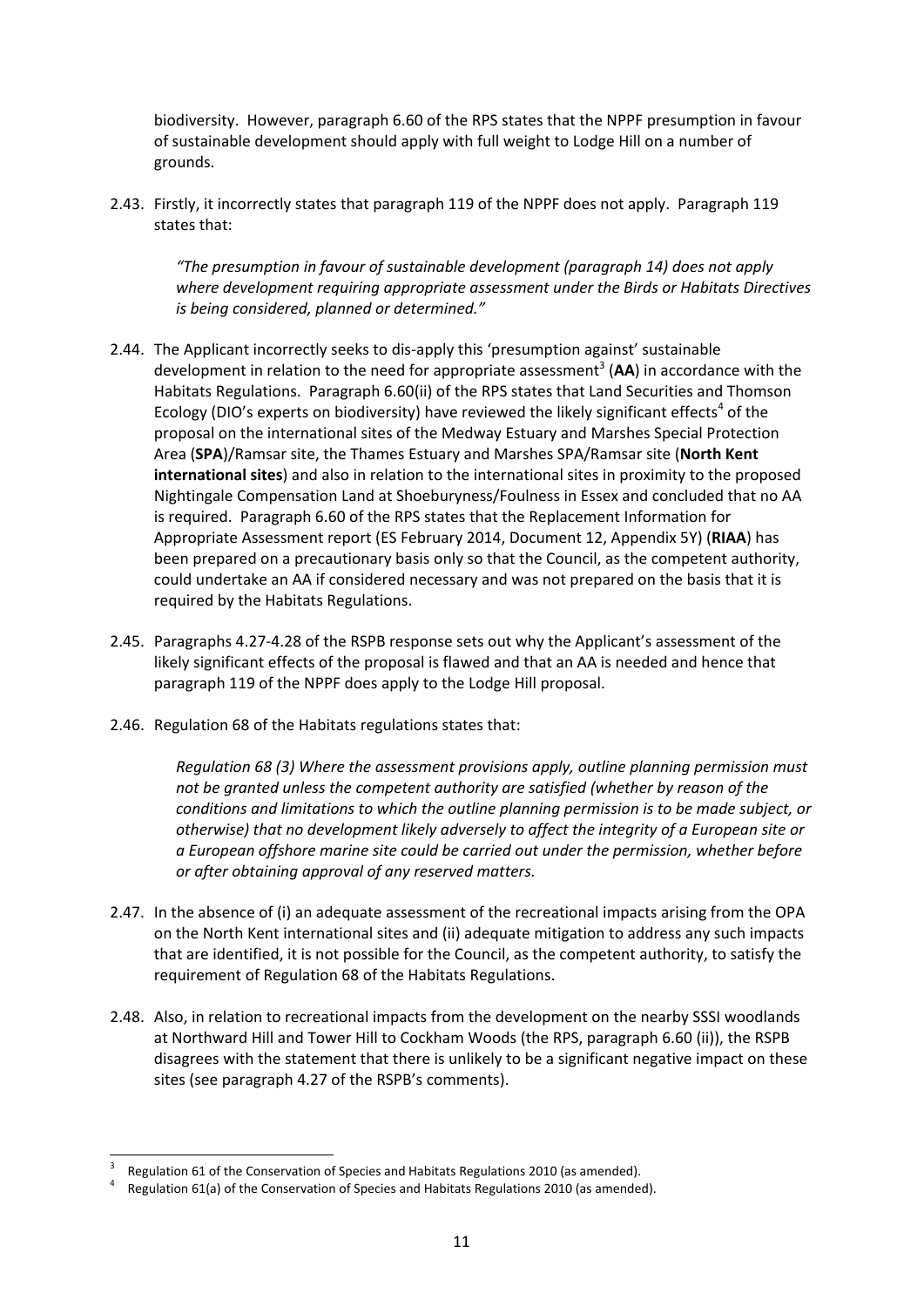- 2.49. Secondly, the RPS (paragraph 6.60) states that the NPPF does not give paragraph 118 or SSSIs special status and that SSSIs are referred to as an example of areas where meeting objectively assessed needs should potentially be restricted, subject to the proper application of all the of the relevant NPPF policies. It is plain that the NPPF does not intend to accord the presumption in favour of sustainable development to a proposal that would adversely affect a SSSI. The Inspector's letter concludes (paragraph 7.1) that '*development at Lodge Hill would have a significant adverse impact on the SSSI and the Framework's [the NPPF's] objective of halting the overall decline in biodiversity*' and that in considering the balance to be struck between all the dimensions of sustainable development, the Inspector is not persuaded that the '*social and economic benefits that would flow from development on this site would outweigh the harm to a site of national importance for biodiversity*.'.
- 2.50. Thirdly, paragraph 6.60 of the RPS claims that the needs that would be met through and the benefits that would arise from the OPA would significantly and demonstrably outweigh any residual adverse impacts that it may have, with reference to paragraph 14 of the NPPF. The RSPB demonstrates in paragraphs 2.16‐2.21 of this response that neither the benefits of the development nor its ability to meet the objectively assessed needs identified are supported by the material prepared in support of the OPA.
- 2.51. Paragraph 109 of the NPPF states that:

*...*

*"The planning system should contribute to and enhance the natural and local environment by:*

- *minimising impacts on biodiversity and providing net gains in biodiversity where possible, contributing to the Government's commitment to halt the overall decline in biodiversity, including by establishing coherent ecological networks that are more resilient to current and future pressures;"* [Emphasis added]
- 2.52. The RPS (paragraph 6.91) states that an ecological package is proposed which, through a combination of avoidance, mitigation and compensation, would secure a long-term net gain for biodiversity, consistent with paragraph 109 of the NPPF. However, as the RSPB demonstrates in paragraphs 4.16‐4.85 of our response, the proposed mitigation and compensation measures will result in a **net loss** rather than a net gain in biodiversity.
- 2.53. The RPS (paragraph 2.31) refers to a joint vision for the site developed in conjunction with the Council that includes the statement that Lodge Hill '...will be an exemplar for the Thames Gateway in the way that it minimises its impact on the environment...". It is hard to see how a proposal that will result in what is almost certainly the single largest loss of SSSI to development in England could be described as exemplary for the way it minimises its impact on the environment.

# **Alternatives to the Outline Planning Application at Lodge Hill**

2.54. In the absence of an up-to-date and thorough strategic review of how the needs identified in the DNAR can be met (see paragraphs 2.9‐2.15 above), it cannot be demonstrated that there are no satisfactory alternatives to Lodge Hill that could achieve Medway's needs (as claimed in the RPS, paragraphs 6.40 and 6.79). It is therefore not possible to conclude that the harm cannot be avoided through locating on an alternative site with less harmful impacts (RPS, paragraph 6.84)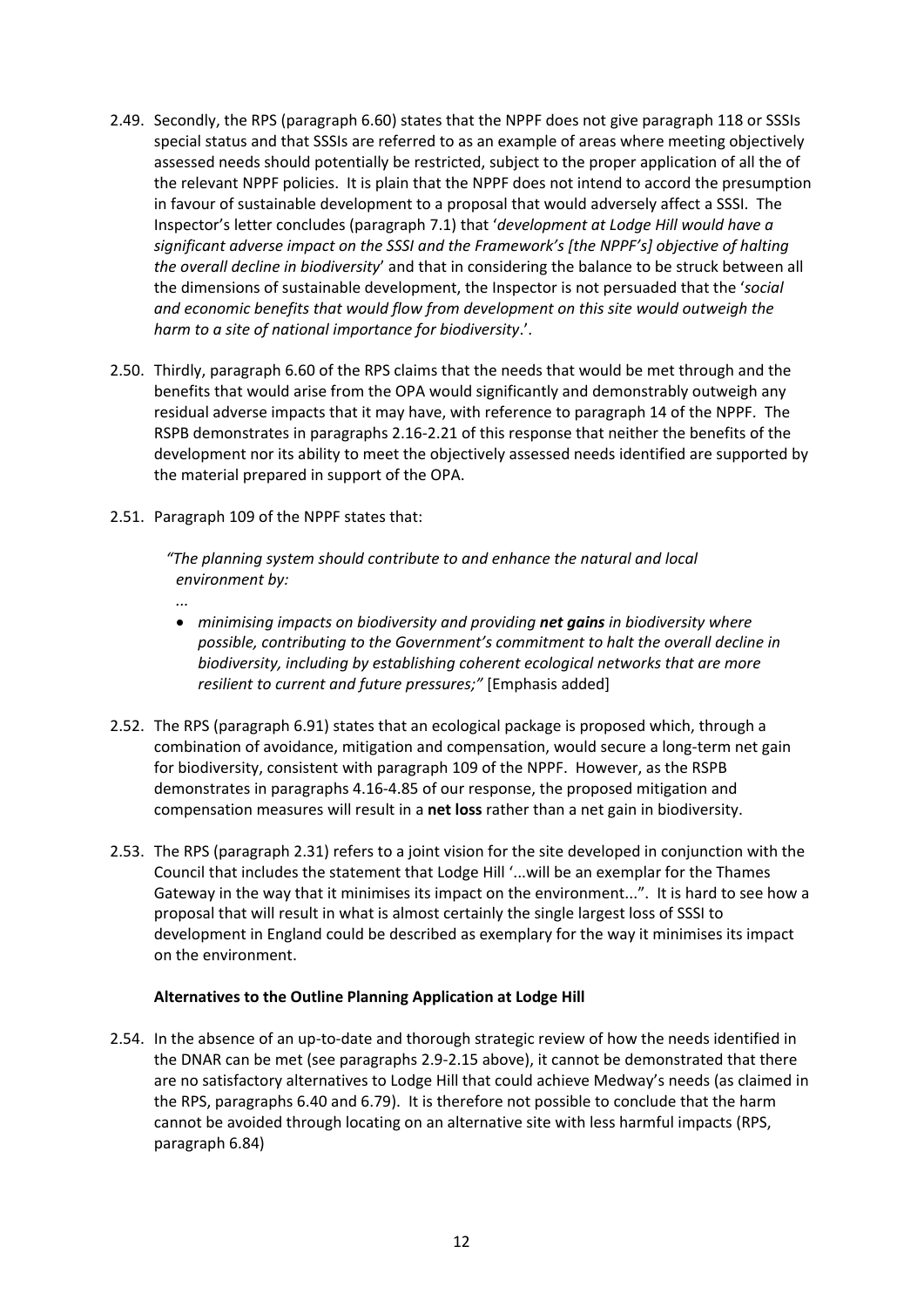- 2.55. The DNAR does not support the claim that the benefits Lodge Hill could deliver are incapable of being met on an alternative site(s). In terms of meeting economic needs, many of the claimed benefits of Lodge Hill could apply to other sites (such as those claimed in paragraph 4.13 of the DNAR regarding transport links and its location within North Kent's corridor of innovation centres and networks). The Council's SA Addendum of October 2013 (based on further evidence reported on in September 2013 which revisited some of the five original alternative options and extends them to try and provide areas that are comparable with Lodge Hill in terms of size) identifies two 'realistic and reasonable alternatives to Lodge Hill' -Capstone Valley and East Rainham (paragraphs 3.7). Paragraph 4.2 the SA Addendum clearly states that these two options are considered by Medway Council as reasonable alternatives, but that Lodge Hill is still considered to have the potential for the greatest positive effect on the economy and social objectives (which is not supported by the evidence presented in the DNAR, see paragraphs above), while also 'having the potential for the greatest negative effect on biodiversity'. These findings are not reflected in the Applicant's assessment of alternative options in the DNAR.
- 2.56. Furthermore, the DNAR (Executive Summary) and RPS (paragraphs 2.18, 6.39 and 7.7) describe Lodge Hill as the only 'proposed freestanding new settlement in the Thames Gateway'. However, the Government's recent announcement of its commitment to a new Garden City at Ebbsfleet in Dartford (approximately only 11 miles from Lodge Hill) clearly undermines this claim. The RSPB notes that the planning permission for Ebbsfleet is held by Land Securities, the MoD's agent for Lodge Hill.
- 2.57. Appendix 5 of the DNAR is a preliminary ecological assessment of the five alternative development sites reviewed. It grossly underestimates and in places deliberately ignores the importance of the SSSI designation. It claims that the five alternative sites share similar ecological constraints to each other and to Lodge Hill, completely ignoring the fact that Lodge Hill is designated SSSI (paragraph 5.1.1). It states that all five alternative sites are within 2km of European protected sites, but fails to acknowledge that so is Lodge Hill (paragraph 5.1.2). It completely overlooks the fact that Lodge Hill itself is actually subject to statutory designation in paragraph 5.1.3. It fails to recognise that Lodge Hill is likely to have protected species and species of conservation concern within its boundaries, as are the other five sites (paragraph 5.1.4). Finally, it glosses over the fact that Lodge Hill actually has the lowest proportion of land of low conservation value of all six sites (paragraph 5.1.5).
- 2.58. Lodge Hill should not be permitted on the ad-hoc basis that harm to the SSSI is justified in the apparent absence of alternatives, as the DNAR claims, when it is being assessed (i) only against options that are clearly out of date and inadequate, (ii) on incomplete information (see the analysis) and (iii) in the context that Medway will need to identify more land anyway in addition to Lodge Hill if it is to meet its development needs (paragraph 6.40 of the RPS). Whether there is justification for retaining Lodge Hill in any future consideration of options should only be determined through a strategic planning process that has been subject to a properly conducted Strategic Environmental Assessment and Sustainability Appraisal.

#### **Previously developed land**

2.59. The OPA incorrectly relies on the classification of a significant proportion of the application site being considered to be 'Previously Developed Land' (**PDL**) and support for the development of such land provided in the NPPF.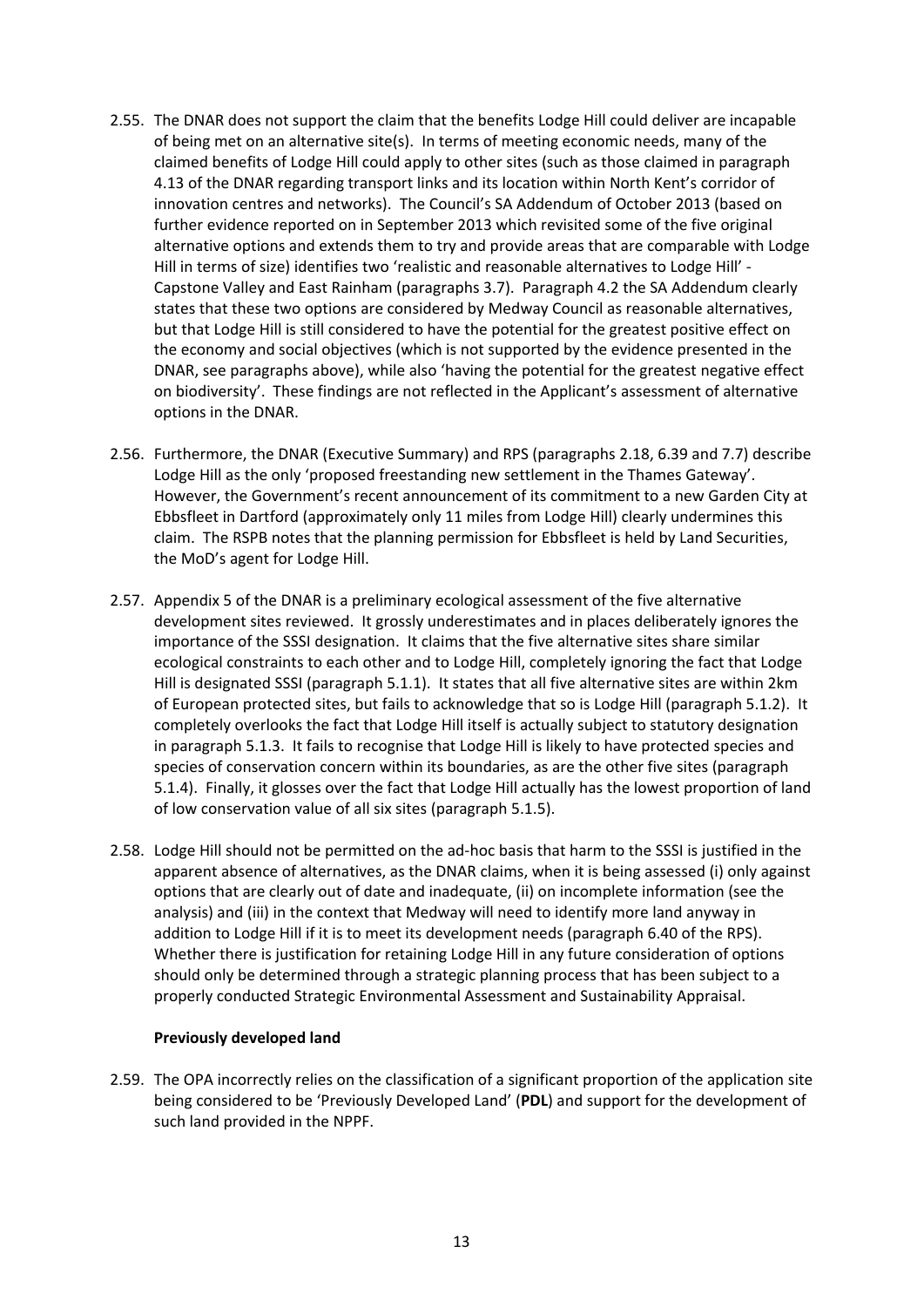2.60. Paragraph 17 of the NPPF states that planning should:

[bullet point 8] "*encourage the effective use of land by reusing land that has been previously developed (brownfield land), provided that it is not of high environmental value*;"

- 2.61. The RPS (paragraphs 6.68 6.69) asserts that the Lodge Hill proposed development site is located on predominantly previously developed land (60% of the total area of the development site and 80% of the developable area excluding green infrastructure). The Replacement Sustainability Report (RPS) states that the site 'can therefore be classified as brownfield land for the purpose of the assessment' (paragraph 5.4.1.3).
- 2.62. The Inspector's letter states (paragraph 5.5) that (in the Inspector's view) the proportion of the site that could be described as PDL is towards the lower end of the range presented by the parties in evidence at the CS Examination. This ranges from 15% (RSPB response to consultation on SA/SEA Addendum consultation)<sup>5</sup> to 53% (verbal evidence of CBRE for Land Securities).
- 2.63. The presumption in favour of development in relation to the land's alleged status as PDL is therefore incorrect, and in any case, as the Inspector's letter points out (paragraph 5.5), does not apply to PDL that is 'of high environmental value' (paragraph 17, NPPF, bullet point 8 and paragraph 111) such as SSSI. The Inspector states that '*whatever the proportion of the site that is previously developed, the fact that it has been designated as a SSSI and is therefore of high environmental value means that its development does not benefit from any particular support from the Framework [the NPPF] in this respect*.'.

## **Lack of legal certainty and security regarding the how the proposed mitigation and compensation measures will be achieved and delivered**

- 2.64. The majority of the proposed mitigation and compensation proposals that are relied upon by the Applicants are outside of the red line boundary for the OPA and therefore do not form part of the OPA.Paragraphs 3.15 and 3.16 of the RPS state that mitigation and compensation will be dealt with through reserved matters and/or subject to planning conditions/obligations. There are no firm proposals for when, how, where, the timing and phasing of the delivery and the long term management of the off‐site mitigation and compensation schemes on which this proposal relies and which can be relied upon by a decision‐taker.
- 2.65. The RSPB objects on the basis of lack of certainty regarding the delivery of the proposed mitigation and compensation measures in the absence of (i) a draft Section 106 Agreement or any other legally binding agreement to accompany the OPA and (ii) the separate planning and other consents necessary to deliver the proposed mitigation and compensation.
- 2.66. In the absence of a signed Section 106 Agreement or other similar obligation or agreement that (i) precisely defines the size, area and location of the NCL, (ii) makes full provision for its delivery and (iii) secures its long term management, outline planning permission should not be granted. Similar provision will be needed for the aspects of the off‐site mitigation area that are not set out in the OPA.

<sup>5</sup> Document EX82A, RSPB response to SA/SEA Addendum consultation, 25 February 2013. See Annex 1, page 1.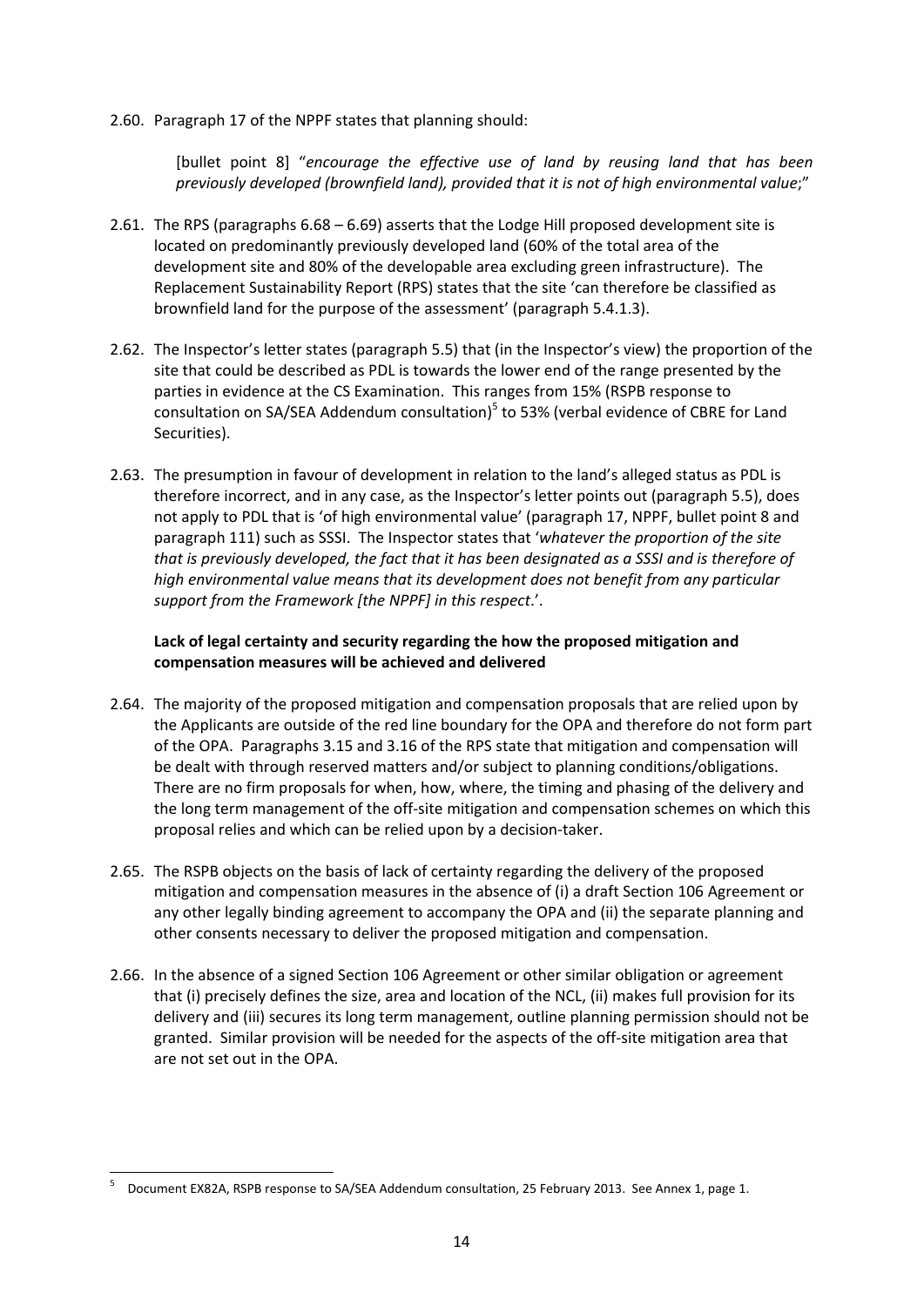2.67. Based on the limited information provided and the RSPB's experience with habitat creation on the scale proposed, it is clear that the type of measures suggested would require planning permission with associated planning conditions and obligations from a separate planning authority. The OPA does acknowledge that separate planning consents are likely to be needed for delivery of the compensatory (RPS, paragraph 6.333, which states that some of the works necessary to provide the compensatory habitat at the NCL, particularly under site preparation, may constitute 'development'). These consents will be necessarily subject to separate regulatory process, the outcome of which cannot be pre-empted. Notwithstanding that fundamental issue, in the absence of a Section 106 Agreement or any other legally binding agreement to accompany the OPA there is no certainty regarding the delivery of the proposed mitigation and compensation measures. 

## **RSPB comments on the Replacement Sustainability Report**

- 2.68. The RSPB has serious concerns regarding the approach taken in the RSR. It lacks both rigour and detail even for an OPA. It is based on extensive assumptions because of a lack of information about what needs to be assessed (see paragraph 7.1.1.5) and fails to acknowledge, appropriately analyse and report upon the serious ecological effects of the development (Chapter 7 in particular, paragraph 7.1.1.5). As a result, the report makes no attempt to score the actual sustainability credentials and instead simply assumes the development will have an 'excellent' rating (see paragraph 1.1.1.6).
- 2.69. Section 5.7 of the RSR (Ecology) demonstrates a failure to understand the most basic principles of ecology and planning, neither reflecting planning policy nor appropriate ecological assessment practice. It at best underplays – and in various places ignores ‐ the potential impact on the SSSI, for example by suggesting that the response to the recent SSSI designation should be to '*consider the wider ecology, biodiversity and landscape impact to protect the species in and around the development*' (paragraph 5.7.1.5).

# **3. Local planning policy**

3.1. In the absence of an up to date Local Plan, various retained policies in the adopted Medway Local Plan 2003 are relevant to the OPA.

#### **Medway Local Plan 2003**

- 3.2. Policy S14 of the "saved" from the Medway Local Plan states that "*The site has long term* development *potential for business, educational and/or residential uses and this will be considered in the next review of the Medway local plan*". There is no assumption implicit in this policy that the site will be allocated for housing, and it is clear that the intention is to allow the local plan process to determine its future, which it has now done by rejecting the Lodge Hill strategic allocation (see paragraph 2.9 above in relation to the most recent consideration of this allocation in the now withdrawn CS).
- 3.3. Policy BNE35 (International and National Conservation Sites) states that development that will materially harm, directly or indirectly the scientific interests of these sites will not be permitted unless the development is connected with or necessary to, the management of the site's wildlife interest. It states that development for which there is an overriding need will exceptionally be permitted if no reasonable alternative site is (or is likely to be) available and that such need will be judged against the national and/or international ecological importance of the affected nature conservation designation. It goes on to state that when an SPA is affected this need must comprise imperative reasons of overriding public interest.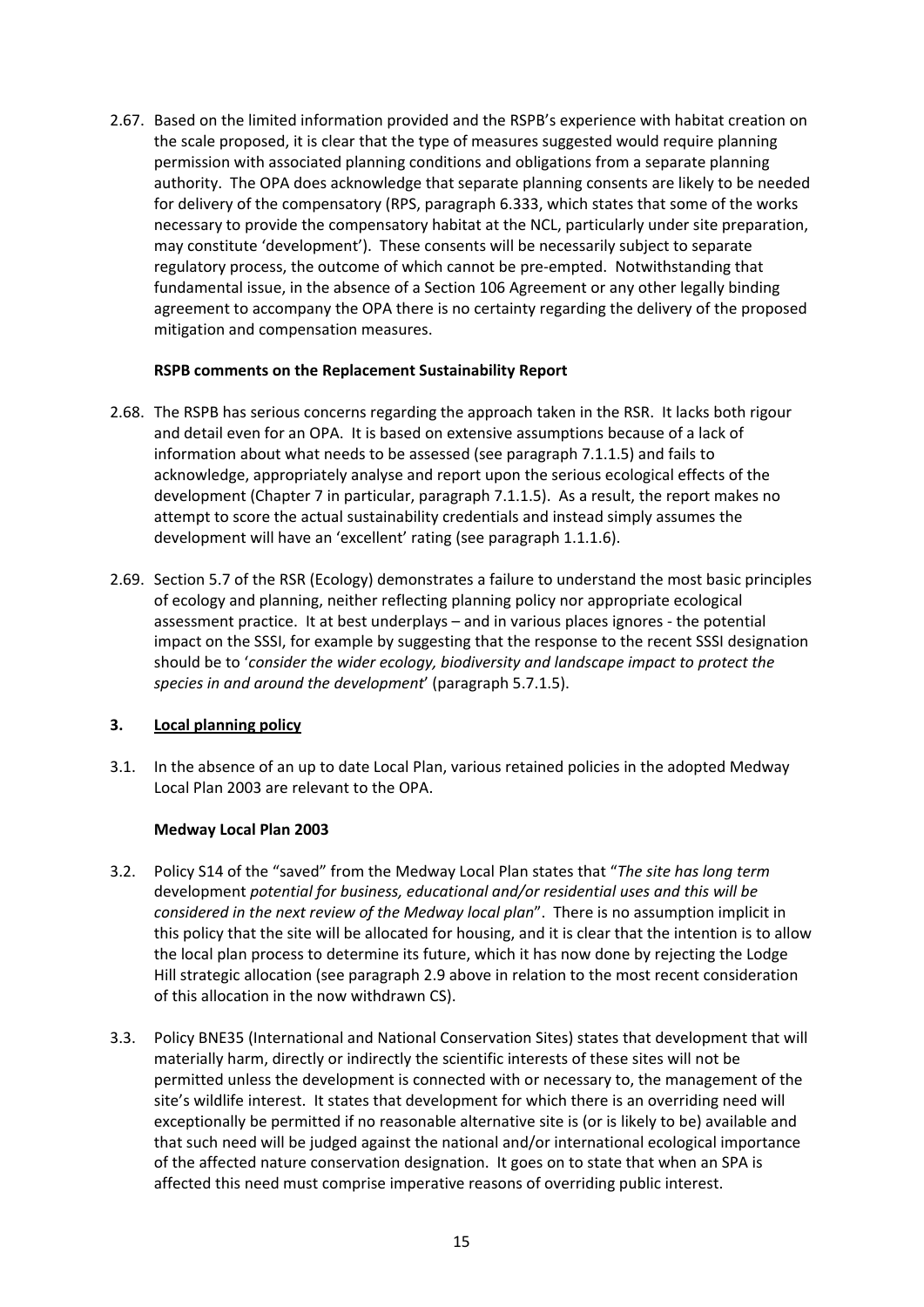- 3.4. Policy BNE37 (Wildlife Habitats) states that development that would cause a loss, directly or indirectly, of important wildlife habitats or features not protected by policies BNE35 (international and national nature conservation sites) or BNE36 (strategic and local nature conservation sites) will not be permitted unless (i) there is an overriding need for development which outweighs the importance of these wildlife resources; (ii) no reasonable alternative site is (or is likely to be) available if ancient woodland, inter‐tidal habitats and calcareous (chalk) grassland would be lost; (iii) the development is designed to minimise the loss involved; and (iv) appropriate compensatory measures are provided.
- 3.5. Paragraph 6.75 of the RPS also dismisses Policy BNE35 in so far as it relates to direct and indirect effects on internationally designated sites based on its earlier conclusion that there are no likely significant effects from the OPA on international sites. The RSPB disagrees with this argument for the reasons set out in paragraphs 4.27‐4.28 of the RSPB's response.
- 3.6. Paragraph 6.71 of the RPS refers to the protection afforded to SSSIs by Policy BNE35 and that an exception applies to this where there is an overriding need for development, if no reasonable alternative site is (or is likely to be available). As already stated above, the RSPB's strongly believes (i) that significant harm will be caused by the OPA, (ii) that the developer has failed to provide adequate information to demonstrate that no alternative sites with less harmful impacts are available, (iii) that the proposed mitigation measures have not been designed to minimise the loss involved and (iv) that compensatory measures are neither appropriate nor adequate in so far as they have been proposed.

## **4. General comments on the Environmental Statement**

- 4.1. This response focuses on areas where the RSPB do not accept the evidence or analysis presented by the Applicant in the replacement OPA and supporting documents. It only covers the key issues. Where the RSPB do not comment on a matter, this does not mean that we accept the Applicant's approach. We reserve the right to make further comments on these and other matters relating to the proposal's ecological effects.
- 4.2. Our comments are set out under the following headings:
	- Quality and findings of the bird surveys
	- Ecological impacts
	- Mitigation measures
		- o Replacement Access Management Strategy
		- o Off‐site Mitigation Area
	- Compensatory measures
- 4.3. With reason, given the significance of this case, the ES is a large and complex document. However, there are features that exacerbate the difficulty of assimilating it. There are numerous repetitions between and within documents (sometimes with minor changes), inconsistencies, obvious errors and mislabelling.
- 4.4. In addition, the RSPB is concerned about the failure to take a precautionary approach, as should be adopted in a case involving features of national importance. For example, rather than presenting an objective assessment of the effects, attempts are made to understate the potential severity of effects (such as the number of nightingale territories affected), to reduce the recommended area of compensation land (see below), and to give assurances regarding the early availability of 'mitigation' habitat (even though delivery mechanisms and management techniques have yet to be adequately described).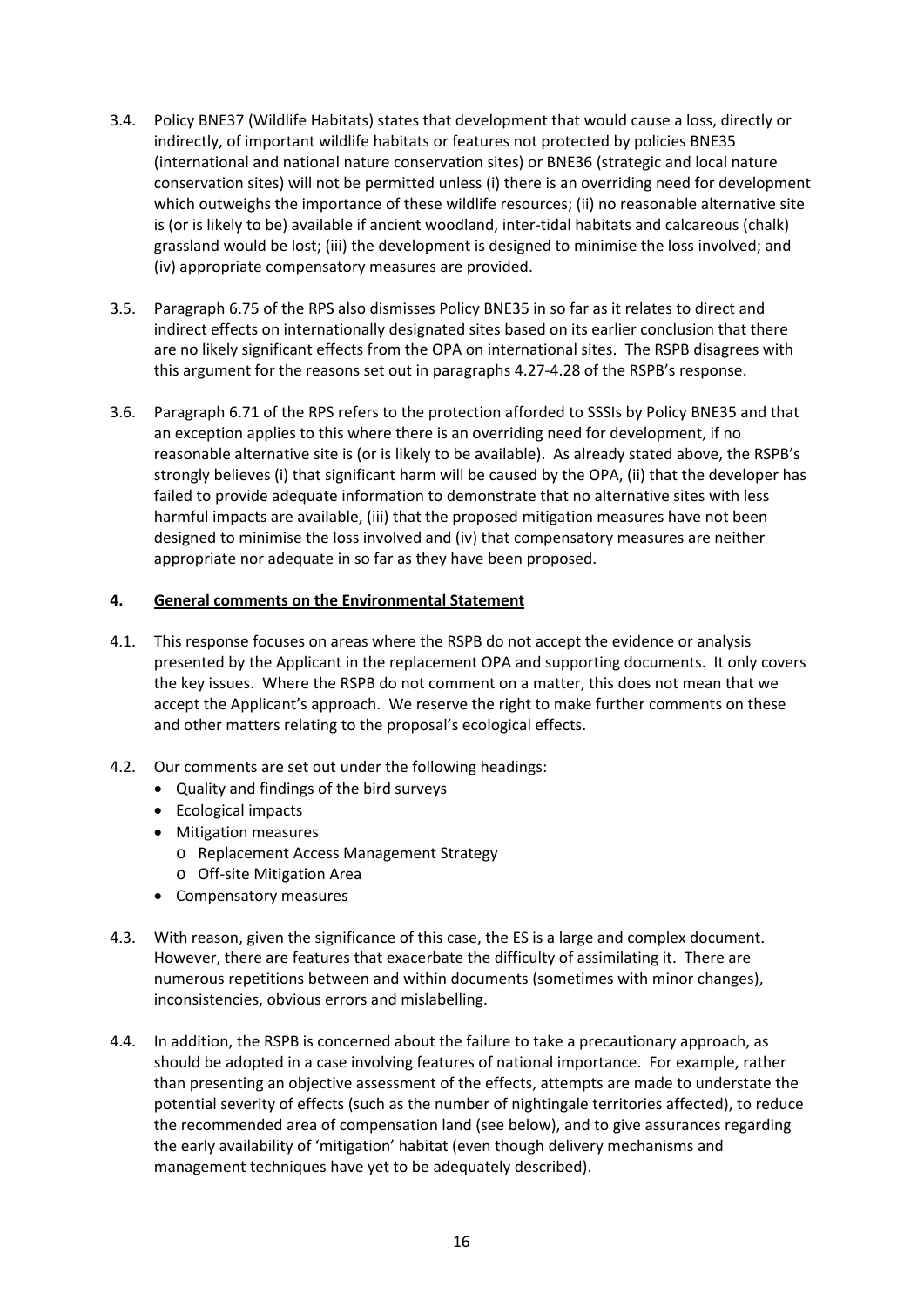### **Quality and findings of the bird surveys**

4.5. The environmental statement contains the results of breeding and wintering bird surveys of the application area and adjoining parts of the Chattenden Woods and Lodge Hill SSSI, undertaken in, respectively, spring 2013 and winter 2008/09. Reference is made and some information included deriving from an earlier breeding bird survey in 2009. The results of these surveys seem broadly in line with what might be expected in the area but we have concerns over some aspects of the survey methods and the findings, such that they will have resulted in underestimation of the breeding bird population of the survey area.

## *Wintering birds*

4.6. Some species using the area regularly would have been missed by the limited coverage as achieved, involving just three visits. There is no indication that existing data sources were investigated – for example, the online Kent bird atlas records seven species in TQ77L alone (most of this tetrad is within the area) that were not found by the survey (and five were found by the survey that are not recorded for TQ77L).

## *Breeding birds*

- 4.7. The breeding bird survey involved five visits between 30 April and 13 June, each of about five hours, using the standard territory mapping method. Paragraph 1.2.2 of document 5H mentions the cool weather of spring 2013 and claims that "sufficient records were still obtained during the survey periods to determine bird species, distribution and numbers".
- 4.8. Birds vary in their detectability, both between species and seasonally within individual species. This is discussed by Bibby et al.  $(1992)^6$  (referenced in document 5H), who describe possible sources of error in a mapping census of this type include census speed, season, time of day and species differences. The number of visits that were made is less than the standard (see Marchant 1983)<sup>7</sup> and the extent of coverage per visit was much higher than normal. There is also the difficulty of analysing the mapped results; species differ greatly in the ease with which territories can be determined; this issue is not mentioned. **It is unlikely that a survey undertaken as described will have identified all territories, and perhaps not even all species present in the survey area.** There are mentions in paragraphs 2.1.7 and 3.1.1 of document 5H that the results are approximate but the confidence implied in paragraph 1.2.2 and elsewhere is misplaced.
- 4.9. It remains likely that, broadly, the survey results characterise the breeding bird community, the range of species and their relative densities, and the locations of territories. But they are far from accurate. For example, one species that occurs in the survey area but which was not recorded is treecreeper. This can be a difficult species to locate, especially if survey coverage omits the early spring. A range of resident woodland species, including woodpeckers, nuthatch, treecreeper and some of the tits are most evident in March‐April, when their song frequency is highest and before leaf emergence. Any or all of these may have been underestimated. Treecreeper was found during the 2009 survey, which began in March.

<sup>6</sup> Bibby, C.J., N.D.Burgess and D.A.Hill (1992) Bird Census Techniques. Academic Press, London. <sup>7</sup>

 Marchant, J.H. (1983) Common Birds Census Instructions. British Trust for Ornithology.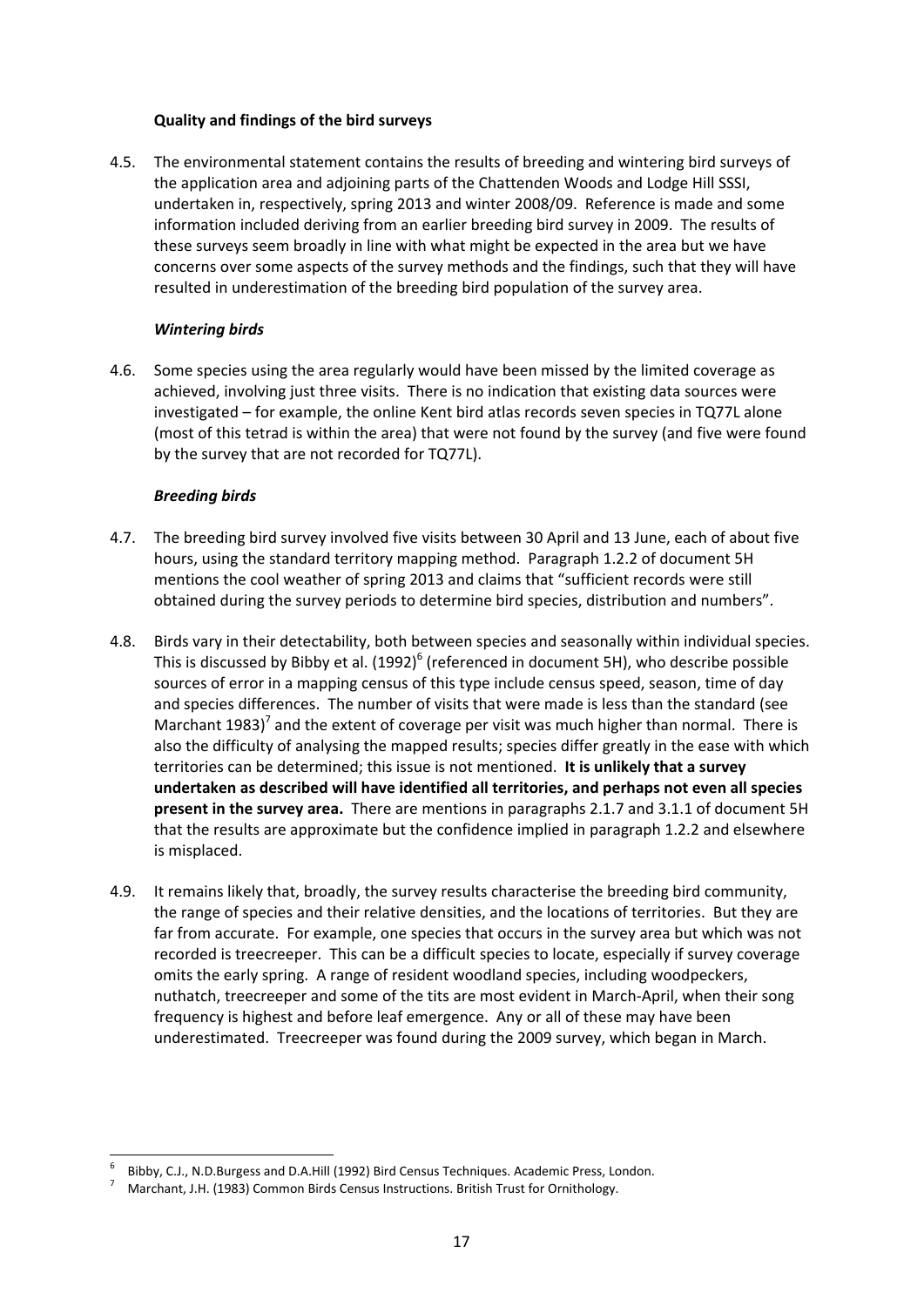4.10. In Table 2 of document 5H, the report indicates species recorded in 2013 that were not recorded in 2009. Two of these (marsh tit and meadow pipit) are given territory totals and one (common buzzard) is described as a possible breeder. The report does not draw attention to three species for which territories were identified in 2009 but which were not recorded in 2013; these were woodcock, treecreeper and bullfinch. Their apparent absence in 2013 could have been an artefact of the survey limitations.

## *Nightingale status and the importance of the Lodge Hill population*

4.11. The nightingale population in Britain has undergone severe and ongoing declines in the last 45 years, with a contraction of the population into south-east England<sup>8</sup>. The BTO/RSPB/JNCC Breeding Bird Survey indicated that nationally, the species declined by 46% in the last 15 years<sup>9</sup>, whilst longer term data indicates a decline of more than 90% in the last 40 years<sup>10</sup>. Chattenden Woods and Lodge Hill SSSI is of national importance for nightingale, comprising more than 1% of the British population.

## *Population at Lodge Hill*

4.12. A number of surveys have been carried out to assess the nightingale population at Lodge Hill. The ES makes reference to surveys carried out by Thomson Ecology for the applicant, as well as BTO surveys of nightingales in 2012 and 2013. We regard these BTO surveys as the best information available on nightingales at the site but would like to draw attention to two points. First, BTO indicate that the population estimates are minima, since some birds may have been missed and because territory analysis was conservative. Second, the BTO estimate for 2012 was 85 not 84; the correction of the figure was made after the production of the 2012 report but the higher figure is included in the 2013 report. These points are not mentioned in the ES.

#### *Nightingale status and ecology*

- 4.13. The documents in the ES make many references to nightingale status and ecology that are questionable and seem to reflect either a lack of understanding on the author's part or a wish to devalue the importance of the Lodge Hill population. This does not engender confidence in the proposals that are then made to compensate for the loss of a nationally important population.
- 4.14. For example, in a number of places, the nightingale is described as "relatively common and widespread", and it is questioned whether the decline reported by the BTO and others is genuine (for example in sections 7 & 8 of document 5V). While the first contention may be true in that the species is more numerous and widely distributed than the rarest species in the country, it is equally true that it is far less common and widespread than many. A range contraction of the size that has taken place in England and which is now evident in Kent<sup>11</sup> is inevitably accompanied by population decrease, and it is misleading to interpret the successive national population estimates as indicating no decline while ignoring the changes in methodology and analysis.

<sup>-</sup>8 Hewson and Fuller (2012). Factors Potentially Affecting the Viability and Success of Biodiversity Offsetting to

Compensate for Nightingale Habitat Loss. BTO.<br>RSPB et al (2013) The State of the UK Birds 2013. http://www.rspb.org.uk/Images/sukb2013 tcm9-358727.pdf.

<sup>&</sup>lt;sup>10</sup> Holt, Hewson & Fuller (2012). The Nightingale in Britain: status, ecology and conservation needs. British Birds 105: 172-

<sup>187.&</sup>lt;br><sup>11</sup> See http://www.kentos.org.uk/atlas/2008/N\_.shtml.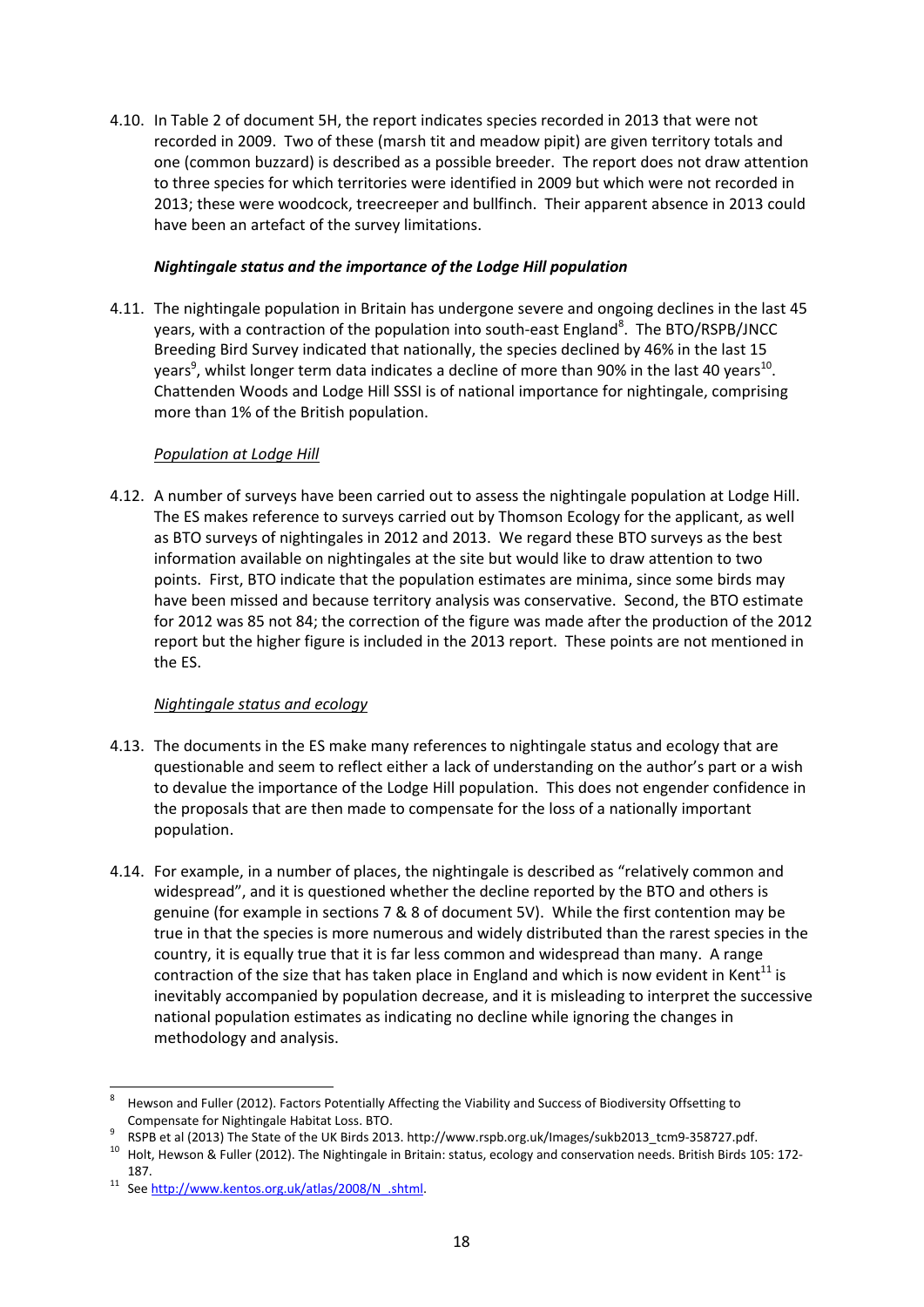4.15. Furthermore – as stated in the ES ‐ nightingales are well researched and understood but this is relative in contrast to many less well studied bird species. Whilst the broad characteristics of location, physical features and vegetation composition and structure are known, the finer‐ grained detail of vegetation preferences and factors such as soil and water, and how they relate to nightingale food sources, are not precisely defined. In addition, detailed nightingale research has been undertaken at only a few locations, and lessons learned at those cannot necessarily be applied elsewhere.

## **Ecological impacts**

- 4.16. The scale of the Lodge Hill development means it has a wide range of ecological impacts of differing magnitudes and severity. The RSPB's comments are primarily concerned with:
	- (i) Direct and indirect impacts on the Chattenden Woods and Lodge Hill SSSI.
	- (ii) Impacts on breeding bird populations (excluding nightingales).
	- (iii) Recreational impacts on other protected areas within the vicinity of the proposal.

## *Direct and indirect impacts on the Chattenden Woods and Lodge Hill SSSI*

- 4.17. The Lodge Hill development will result in the direct and permanent destruction of significant areas of the SSSI, including:
	- (i) Scrub, woodland and associated supporting habitats that hold the majority of the nationally important population of breeding nightingales for which the SSSI is notified; and
	- (ii) The majority of the nationally scarce neutral grassland for which the SSSI is notified.
- 4.18. The RSPB agrees with the Applicant that there will be a permanent loss of the nightingale population dependent on those habitats that will be destroyed by the built development and associated infrastructure.
- 4.19. The OPA is for a substantial residential development. In the absence of mitigation measures of certain efficacy, it can be expected to generate additional visits by people and their pets to:
	- (i) Those parts of the Chattenden Woods and Lodge Hill SSSI that are not destroyed by the physical development; and
	- (ii) Nearby protected sites, including SPAs and Ramsar sites (see below).
- 4.20. It can be expected, on the basis of established research, to lead to increased harm by reason of the mechanisms identified in the table below, including trampling, disturbance, predation and eutrophication.
- 4.21. The remaining breeding nightingale population that utilises habitats within the SSSI, but outside those areas of direct loss, can be expected to suffer significant negative impacts from a combination of various urbanisation effects (see table below). These will persist for the lifetime of the Lodge Hill development. As described below, the RSPB considers there are serious flaws with many of the mitigation measures suggested by the Applicant to address these urbanisation effects, such that they cannot be relied upon to reduce the short, medium or long‐term effects on the nightingale population dependent on those habitats outside areas of direct loss. Indeed, at paragraphs 5.2.4‐5.2.6 of Document 5U, the Applicant accepts that if its proposed avoidance/mitigation measures are completely unsuccessful, then all nightingale territories would, eventually, be lost from the SSSI as a result of the development.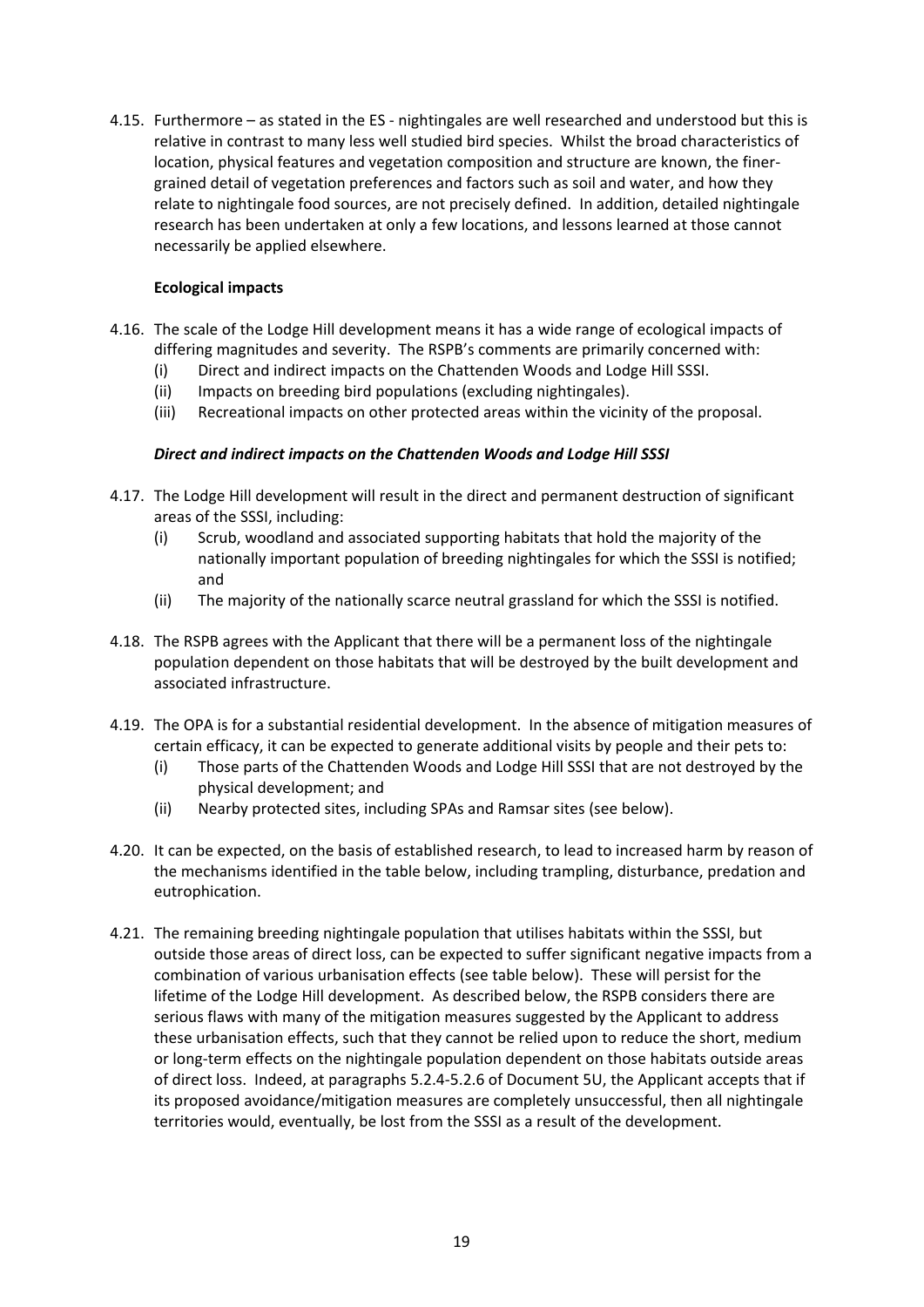Table 1: Summary of key negative impacts of urban development on wildlife

| <b>Effect</b>                                    | <b>Description</b>                                                                                                                                                                                                                                    |
|--------------------------------------------------|-------------------------------------------------------------------------------------------------------------------------------------------------------------------------------------------------------------------------------------------------------|
| Fragmentation                                    | Loss of supporting habitats<br>Lack of connectivity between sites preventing movement/genetic<br>exchange between sites<br>Smaller site size increases edge effects from generalist species                                                           |
| <b>Predation and</b><br>increased<br>mortalities | Access by pet cats, some of which hunt away from home<br>Increase in crows and magpies on sites with greater human activity<br>Increased fox population within urban areas                                                                            |
| <b>Roads and traffic</b><br><b>levels</b>        | Road kills from traffic<br>Increased levels of noise and light pollution<br>Roads can be barriers to species mobility                                                                                                                                 |
| Disturbance to<br>birds                          | Areas with high visitor pressure are not settled by breeding birds,<br>resulting in lower densities<br>Adults flushed from the nest by people/dogs, disturbance linked to<br>higher levels of predation<br>High visitor pressure reduces productivity |
| <b>Pollution</b>                                 | Ground and water surface pollution from hard surfaces, spills and<br>dumping<br>Air pollution from fires and vehicles                                                                                                                                 |
| <b>Trampling</b>                                 | Soil compaction and erosion<br>Damage to breeding and wintering sites<br>Creation of more extensive path networks increases spatial<br>disturbance                                                                                                    |
| Vandalism                                        | Damage to signs fences and gates, reduces visitor information and<br>control<br>Can affect site management practices                                                                                                                                  |
| Eutrophication                                   | Enrichment of soils from dog excrement<br>Dumping of household and garden rubbish<br>Dust, salt, run-off from roads                                                                                                                                   |
| <b>Fires</b>                                     | Higher fire incidence close to urban areas causing;<br>Direct mortality of fauna<br>Temporary removal of breeding and foraging habitat<br>Long term vegetation changes from repeated fires                                                            |
| <b>Restrictions on</b><br>management             | Objections to management e. g. tree clearance<br>Increased costs of wardening                                                                                                                                                                         |

# *Impacts on nationally scarce neutral grassland*

4.22. The ES provides an assessment of the impacts on neutral grassland as a direct result of construction. It concludes the Lodge Hill development would result in the destruction of 11.6 ha of the nationally scarce neutral grassland notified by NE (in Fields 1-3, Figure 1, ES Appendix 5C), plus an additional 16 ha which, in the RSPB's view, is potentially of a similar value (Fields 4‐9, Figure 1, ES Appendix 5C). We agree with the conclusion in the ES that this loss would result in a significant negative impact up to national level (paragraph 5.7.1.2, chapter 5, ES).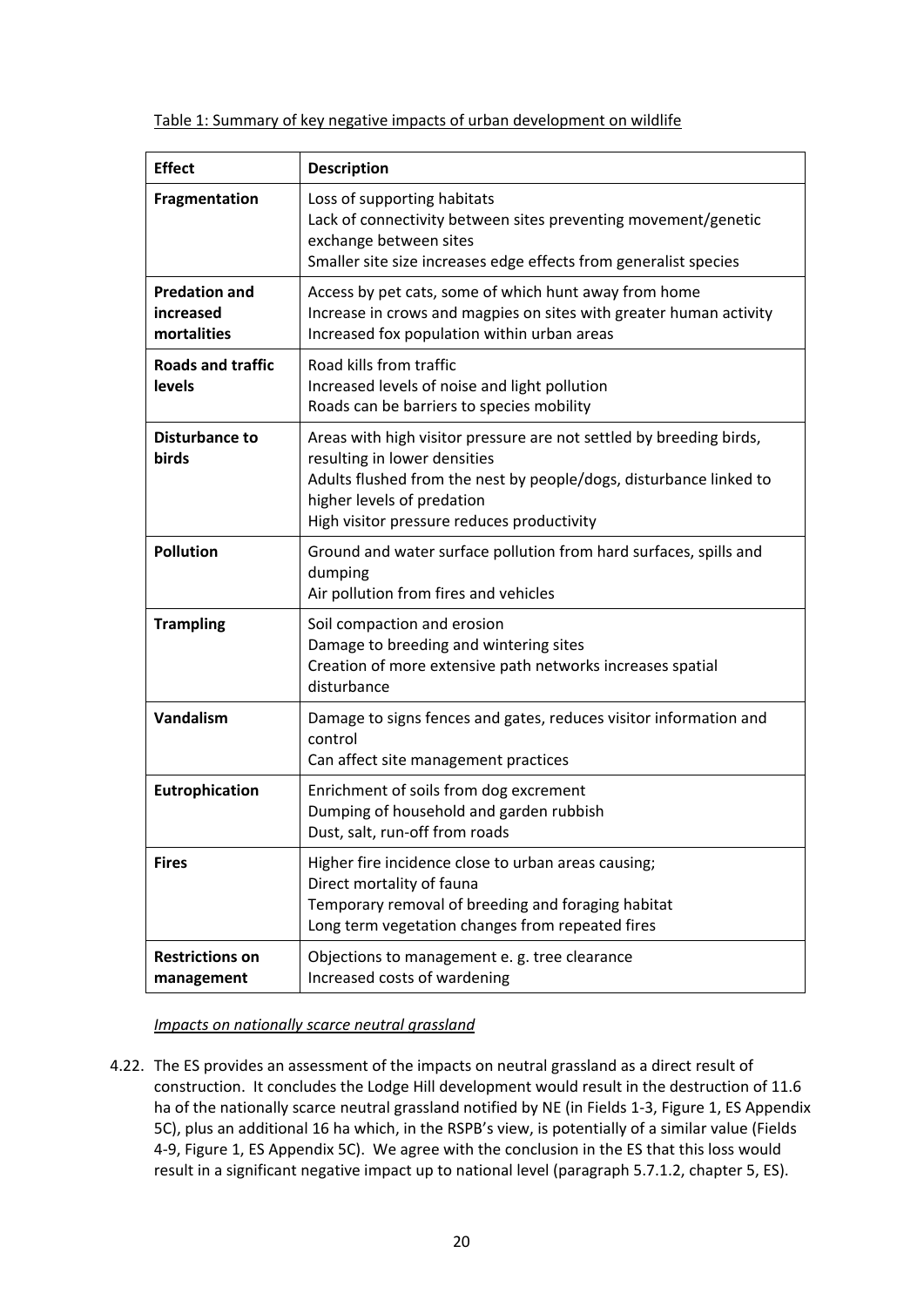- 4.23. Notwithstanding concerns about the surveys undertaken in the ES (outlined below), this grassland is highly valuable, partly due to the species richness and high quality indicators of ancient grassland; and partly due to the presence of a complex grassland scrub mosaic, as identified by NE in their SSSI notification. In addition, it is highly likely that these fields will support an important invertebrate assemblage.
- 4.24. We have serious concerns about the adequacy of the surveys undertaken by Thomson Ecology, in particular for fields 4‐9, which are likely to underestimate the quality of the assemblage. Specifically, the survey carried out in fields 4‐9 was carried out too late in the season (October) and without enough quadrats being taken. Taking just five quadrats in each field implies that there is only one NVC community per field. However, the data indicates there are at least two, possibly three grassland communities, an underscrub community and at least one scrub community. In addition, the presence of orchids has been noted, but identification of species has not been carried out. Some species of orchid which could occur at Lodge Hill are priority or protected species.

## *Impacts on breeding bird populations (excluding nightingales)*

- 4.25. The RSPB agrees with the assessment at paragraph 5.7.1.14 (chapter 5, ES) that the effect on breeding birds (excluding nightingale) would be a significant impact up to county level, not least because of the presence of several declining and scarce species, including turtle dove, cuckoo and marsh tit.
- 4.26. The breeding bird survey states that it detected 4 turtle dove territories (see Table 5‐14, chapter 5, ES). Turtle dove is red-listed in the Birds of Conservation Concern  $3^{12}$  due to significant long-term declines. In the most recent State of the UK Birds (2013)<sup>13</sup>, turtle dove is identified as showing one of the greatest declines of any UK breeding bird species. Its longterm trend is a 95% decline between 1970 and 2011. This decline has been accompanied by significant range contraction so that the species is now mostly confined to the south and east of England.<sup>14</sup> Notwithstanding our concerns elsewhere regarding the breeding bird survey methodology used at Lodge Hill, the presence of 4 territories of this species at a single location is now considered notable. Further survey using methodology specifically targeted at this species (e.g. immediately after sunrise) would be useful to establish a more accurate population for this species.

#### *Recreational impacts on other protected areas within the vicinity of the proposal*

4.27. Predictions have been made on potential numbers of people who might visit the nearby Medway Estuary and Marshes SPA/Ramsar and Thames Estuary and Marshes SPA/Ramsar and the SSSI woodlands at Northward Hill and Tower Hill to Cockham Woods from the OPA. These are included in the RIAA and the assessment of recreational impact on SSSIs in Documents 5Y and 5Z respectively. Data from visitor surveys conducted by Footprint Ecology have been used to extrapolate figures for the OPA. However, in the view of the RSPB the methods used and assumptions made are flawed, visitor numbers are considerably underestimated and no reliance can be placed on the conclusions on visitor numbers or impacts on the nearby international and national sites.

<sup>&</sup>lt;sup>12</sup> Eaton M.A., Brown A.F., Noble D.G., Musgrove A.J., Hearn R., Aebischer N.J., Gibbons D.W., Evans A. & Gregory R.D. 2009. Birds of Conservation Concern 3: the population status of birds in the United Kingdom, Channel Islands and the

Isle of Man. British Birds. 102, 296–341.<br><sup>13</sup> RSPB et al (2013) The State of the UK Birds 2013. http://www.rspb.org.uk/Images/sukb2013\_tcm9-358727.pdf.<br><sup>14</sup> Balmer et al (2013) Bird Atlas 2007-11: the breeding and winteri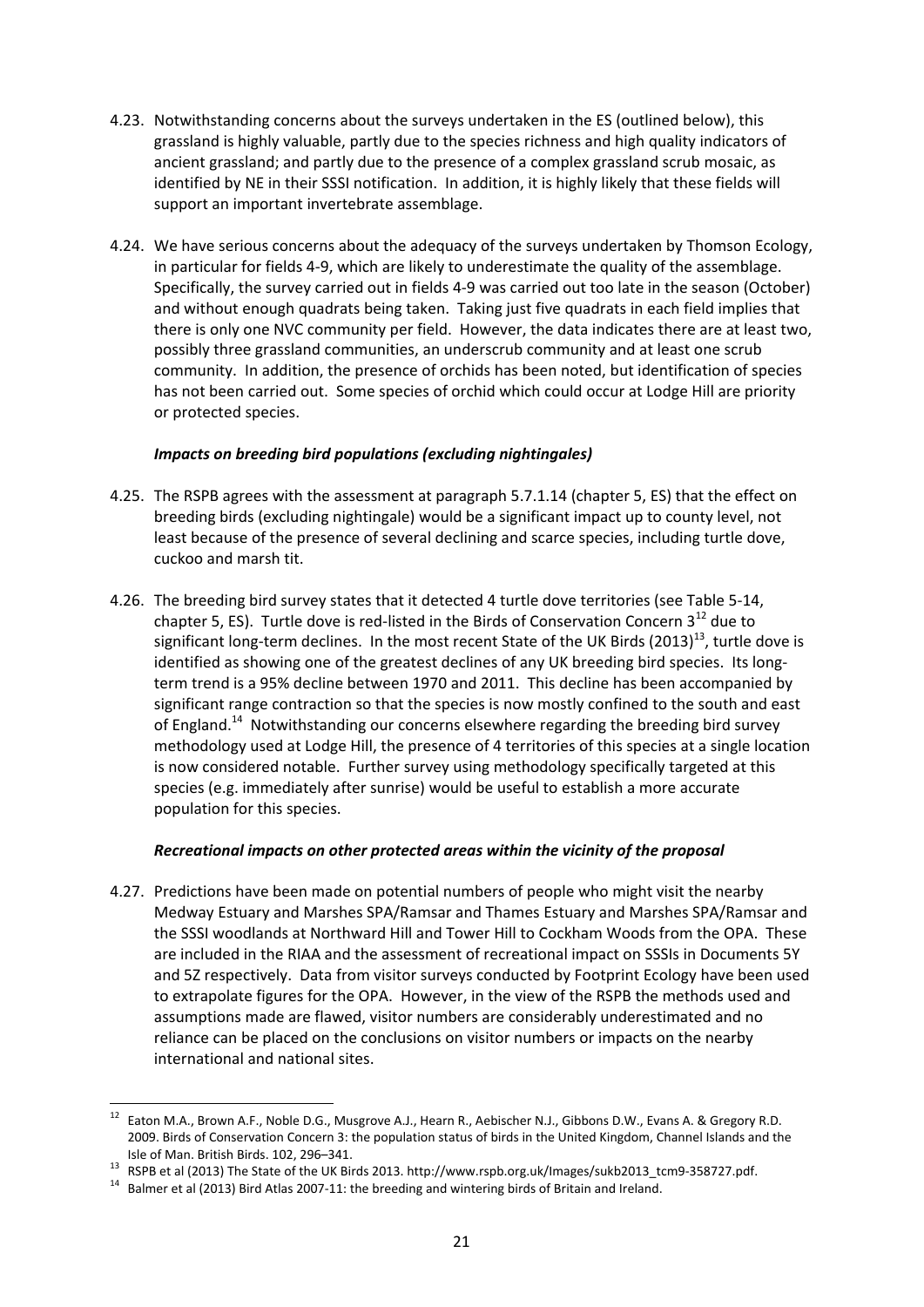4.28. Therefore we conclude that a likely significant effect cannot be ruled out in respect of the potential impacts on the two SPA/Ramsar sites, and that an AA is required.

## **Mitigation measures**

- 4.29. A wide range of possible mitigation measures are described in the replacement application documents. Our comments below concentrate on the following elements:
	- Replacement Access Management Strategy
	- The Off Site Mitigation Area
	- Habitat creation
	- 'Mitigation' measures for loss of nationally scare neutral grassland

# *Replacement Access Management Strategy (5R)*

- 4.30. The RSPB sets out its comments on the Replacement Access Management Strategy under the following headings:
	- Linear routes
	- Buffers
	- Wardening
	- Low density housing
	- Monitoring and maintenance
- 4.31. In summary, the RSPB concludes there are significant flaws in the Replacement Access Management Strategy and that it cannot be relied upon to mitigate the various urbanisation effects on the SSSI and its features.

#### *Linear routes*

- 4.32. Paragraph 4.2.5 identifies 'ecologically sensitive areas where access for all user groups will be restricted and controlled' (ancient woodland and ancient woodland buffers and specifically, Rough Shaw, Chattenden Woods and the off‐site mitigation area).
- 4.33. It is stated (paragraph 4.2.28‐29) that no new access points or footpaths are proposed within areas of retained SSSI at Chattenden Woods or Lodge Hill Wood (where an existing track is to be closed off), but that new access points and well managed paths will be provided as 'alternative routes' in other areas of ancient woodland SSSI where no officially designated public rights of way currently exist (paragraph 2.3.1) (Round Top Wood, Wybornes Wood and Deangate Wood – all within the OPA boundary). These new paths will be surfaced with stone or boardwalks. It is also proposed to construct an adventure playground in Deangate Wood. This will serve to increase recreational access to these areas of ancient woodland.

# *Buffers*

- 4.34. Among the proposed mitigation measures are buffer zones of varying width around the proposed development, and the planting of dense thorny scrub, fencing, hedges and ditches.
- 4.35. A buffer of 100m‐200m width is proposed between the development and the area of retained SSSI known as Chattenden Woods (paragraph 1.2.2), which is to be managed as no public access with the exception of an existing footpath along Lochat Road (Chattenden Woods Buffer Zone West).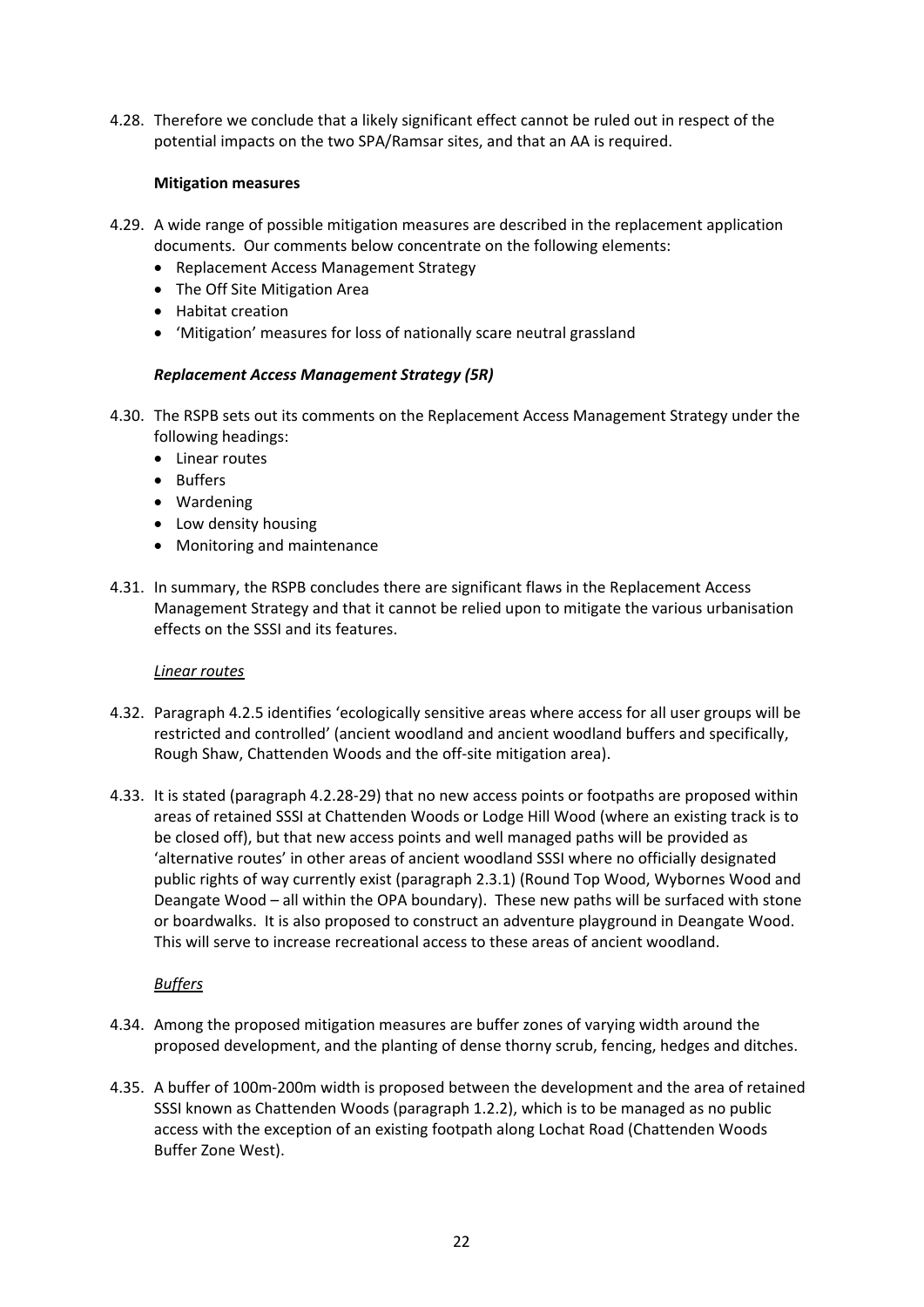- 4.36. Chattenden Woods Buffer Central and Chattenden Woods Buffer East (also between 100‐ 200m, paragraph 1.2.2) are immediately adjacent to Rough Shaw and Lodge Hill Wood respectively, both of which are part of the retained SSSI. However, both of these buffer areas are to be managed as country park and sports pitches, where public access and recreational uses will be strongly encouraged. The presence of a wet ditch, dense thorny scrub planting and fencing to discourage direct access from the adjacent development next to the central compartment of the Chattenden Woods Buffer is irrelevant if access into this area is to be encouraged anyway by its country park status and public access paths.
- 4.37. A buffer of 20m width of mainly planted dense thorny scrub is proposed between the development and the areas of ancient woodland at Round Top Wood, Wybornes Wood and Deangate Wood (paragraph 4.2.29), all of which are also within the retained SSSI.
- 4.38. The stated purpose of the buffers is to minimise impacts on the retained areas of the SSSI from recreational activities, pets and the dumping of house and garden waste. However these open spaces will actually serve to lead people towards - not away from - the main areas of the SSSI woodland and will actively encourage access and recreational use by people and dogs.
- 4.39. All of the buffers (except the 20m buffers planted with dense scrub) will be open to the public. Even the dense scrub buffers will be pierced by public access paths in places.
- 4.40. The buffer zones will therefore be ineffective in discouraging access to the SSSI (as the public will be encouraged to use them). They will also be too narrow to significantly reduce access by domestic cats to what remains of the SSSI. The RSPB notes that these narrow buffers stand in marked contrast to the application of a 400m buffer around residential developments on Foulness/Shoeburyness as part of the criteria for selecting possible areas for nightingale compensation.
- 4.41. No evidence is provided to demonstrate the effectiveness of other measures that are proposed to impair access by cats, e.g. the presence of Lochat Road between the development and Chattenden Woods or the retention of the magazine wall in the same area (no details of the height or characteristics of the wall are provided to demonstrate its effectiveness as a cat barrier).
- 4.42. No scientific evidence has been provided to justify either the effectiveness of the barriers proposed (scrub, ditches and fences) to prevent access by people or cats, or on the use and efficacy of such mitigation measures elsewhere.
- 4.43. Neither is there any justification for varying the buffer between 20m-200m in relation to the retained areas of SSSI (all of the retained SSSI woodland should be treated the same in terms of the level of mitigation required), or that the buffers applied to the areas of the retained SSSI at the application site should be any less than the proposed 400m buffer between the proposed NCL and residential development (Document 5W, paragraphs 3.2.6 and 3.4.13). The methodology referred to in 4.2.32] for calculating buffer width refers to the 'Doncaster Methodology<sup>15</sup>. However, this is concerned with the protection of individual trees from impacts such as shading, root damage and other effects of locating buildings in close proximity to trees, and not the recreational impacts and cat predation impacts resulting from urban development in proximity to semi‐natural ancient woodland.

<sup>&</sup>lt;sup>15</sup> http://www.sussexwildlifetrust.org.uk/uploads/bufferstrips\_without.pdf.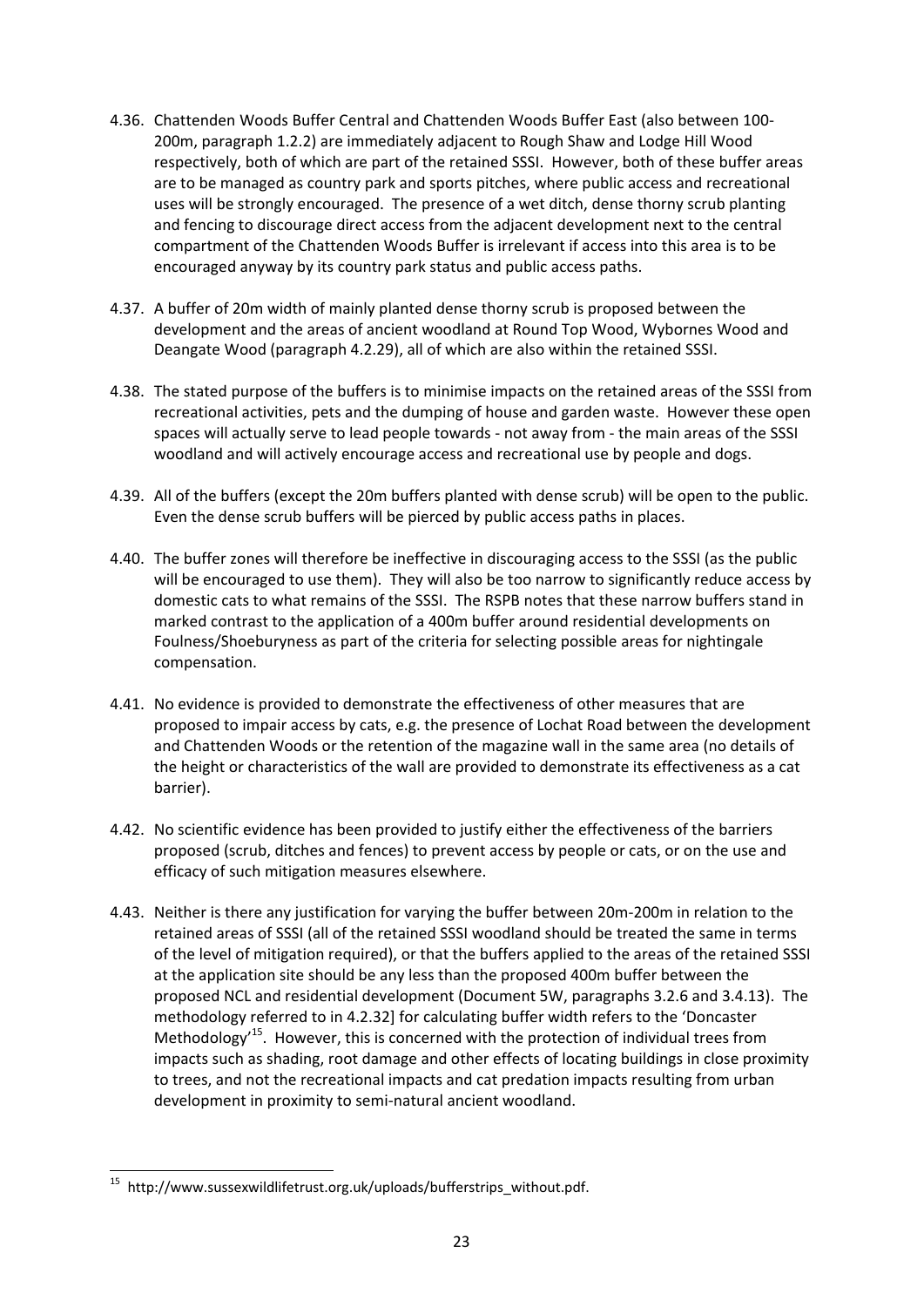4.44. The RSPB does not believe that these barriers as described will prevent significant impacts of a large urban development on the birds of the SSSI.

### *Wardening*

4.45. The proposals for wardening in section 4.3 are vague and speculative. There is no guarantee that volunteer wardens will be forthcoming or effective, and paid wardens are proposed only at weekends and other key times which are unspecified but presumably refer to bank holidays in certain places (unspecified) during the summer. In the view of the RSPB these proposals are inadequate and not likely to be effective as described. Therefore they cannot be relied upon as mitigation.

## *Low density housing*

4.46. Low density housing is suggested as additional mitigation to reduce impacts in certain areas. The RSPB is not aware of any evidence that urbanisation effects are greater or less as a result of low density housing. Therefore this should not be relied upon as mitigation.

## *Monitoring and Maintenance*

- 4.47. The RSPB welcomes the monitoring and maintenance obligations proposed in section 4.4 but notes that elements of this work are proposed from the first year of residential occupation in Phase 1 until five years after the completion of Phase 3. Furthermore, no details are given as to who would be responsible for implementing them, whether other measures will be secured in perpetuity and how and by whom decisions will be made to change the access management measures if they are found wanting, and how this will be monitored and secured.
- 4.48. The provision of information boards and leaflets to inform residents and visitors of the importance of the retained areas is also welcomed but these would need to be updated from time to time, and maintained in perpetuity, including the delivery of leaflets to new residents as properties are bought and sold. The holding of open days for schools, public meetings, local community groups and guided walks is also welcomed. However, no indication is given on who will organise these and how they will be funded.
- 4.49. Given the importance of all the measures for access and management to protect the remaining features of the SSSI, the RSPB believes that much fuller details need to be provided at the OPA stage for their effectiveness to be assessed.

# *The Off Site Mitigation Area*

- 4.50. The Off Site Mitigation Area is outside the red line boundary for the OPA and therefore does not form part of the OPA. There are no firm proposals for when, how, where, the timing and phasing of the delivery and the long term management of the off‐site mitigation scheme on which this proposal relies and which can be relied upon by a decision-taker. In the absence of a Section 106 Agreement or any other legally binding agreement to accompany the OPA there is no certainty regarding the delivery of the proposed mitigation measures.
- 4.51. A proposal has been made to provide a range of 'mitigation' measures on an adjoining area of 86 ha, currently mostly arable and improved pasture land owned by MoD and subject to their continuing use and operational requirements. The off‐site mitigation area is clearly integral to the OPA (ES, Chapter 2, 2.4.4.44) and its impacts should have been subject to a full environmental assessment.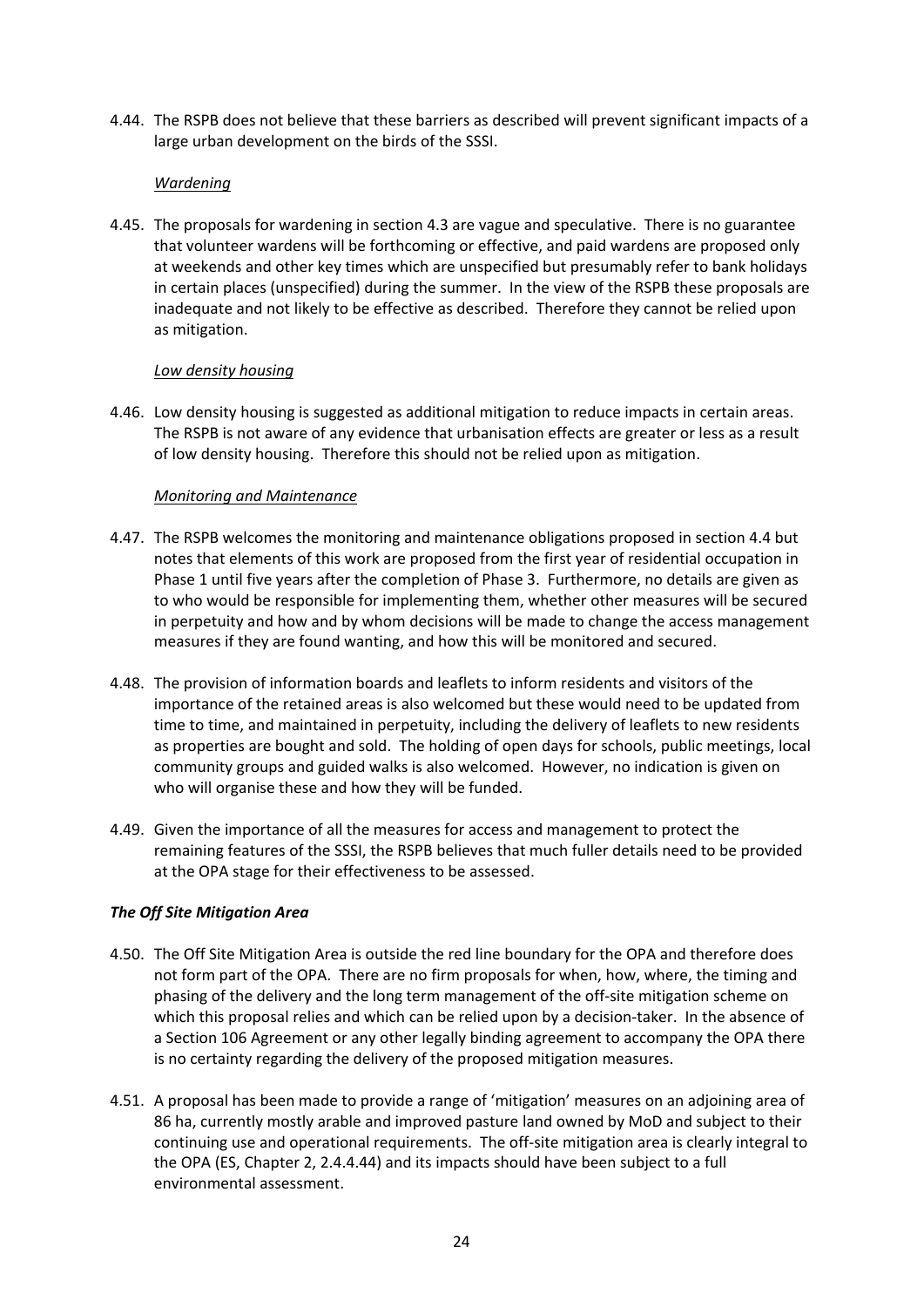4.52. The MoD's ongoing operational requirements may at some future point require that the area be cleared of woodland or scrub or used far more intensely such that it no longer offers the mitigation suggested unless MoD can confirm that any agreement will be adhered to no matter what circumstances arise. There is no indication that the area will be set aside in perpetuity or where resources will come from to manage it for nature conservation, or how it will be integrated with the MoD's ongoing operational requirements.

### *Habitat creation*

4.53. A number of proposals for ponds, wildlife hotels, hibernacula and log piles are included that will be useful features for wildlife. However, these will all have a limited life and will require maintenance or replacement. Moreover, it appears that no information is available on the hydrology of the area (for example will the ponds hold water in dry conditions?), the soil types and agricultural grade of the land or the estimated times to provide replacement habitat.

## *'Mitigation' measures for loss of nationally scarce neutral grassland*

- 4.54. The Applicant suggests that the loss of grassland can be 'mitigated' by creation/translocation (Table 5‐7, chapter 5, ES). We consider any such scheme to be compensation rather than mitigation given that the existing grassland would be completely destroyed by construction. We consider the proposals outlined are entirely unfeasible, untested and at odds with the avoid‐mitigate‐compensate hierarchy in the NPPF.
- 4.55. It is the RSPB's view that the grassland‐scrub mosaic is irreplaceable in any meaningful timescale. We are not aware of any successful approaches to translocating *Genista tinctoria* (Dyers greenweed) or *Silaum silaus* (pepper saxifrage), for example. The development would therefore result in the permanent loss of this nationally scarce habitat, which forms part of the SSSI feature.

# **Compensatory measures**

- 4.56. The RSPB supported the notification of Chattenden Woods and Lodge Hill SSSI in 2013 because, among other reasons, it holds over 1% of the British population of nightingales, and objects to the OPA on the grounds that the loss of this population is unacceptable. We agree with the assessment made in the ES (Chapter 5, Ecology) that the effect of the development on nightingales would be a negative impact of national significance. We also agree that the effect on other breeding birds would be a significant negative impact of up to county level.
- 4.57. However, the RSPB does not accept that the compensation scheme described in very basic terms offers sufficient assurance that the negative effects can be compensated for. There are doubts concerning the selection of areas to accommodate such a scheme, its consequential environmental effects, the establishment of suitable habitat and its long-term management. These issues are discussed below. However it is important to state, as discussed elsewhere, that we do not accept that the avoid‐mitigate‐compensate hierarchy has been objectively applied or that there is no alternative to the selection of Lodge Hill for a development of this size. While we offer comments on the NCL, this does not mean that we accept that it is an appropriate solution.
- 4.58. In cases where habitat compensation is to be provided, and in particular in relation to the loss of the majority of a SSSI, it should adhere to well‐established principles: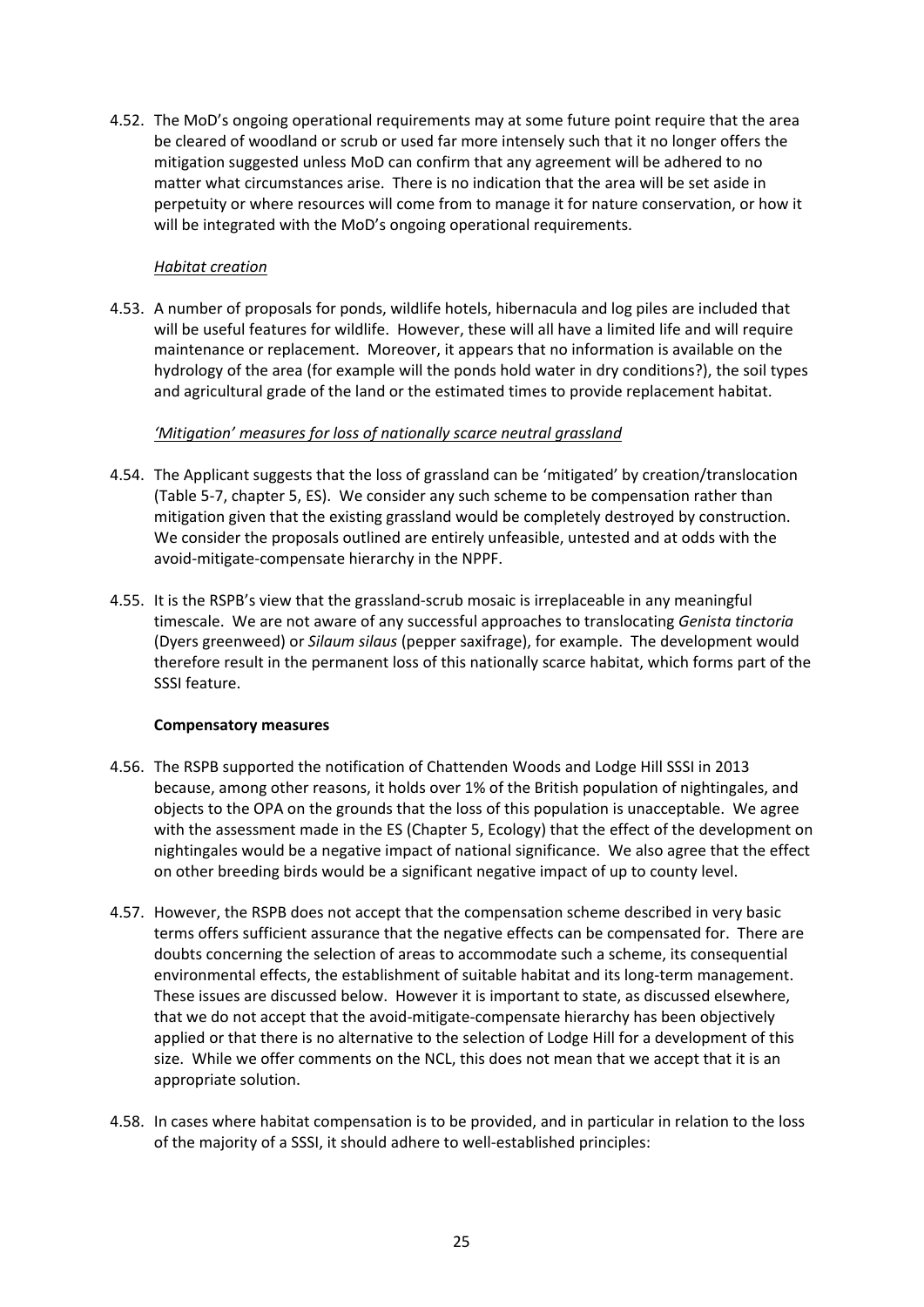- (i) **Targeted** at completely compensating for the damage caused by the development (so‐ called "like for like" or "within type");
- (ii) **Effective** in both ecological and legal terms so that it supports the ecological functions of the species affected over the long‐term, is legally secured, adequately protected, financially secure and subject to regular monitoring and review;
- (iii) **Well‐located through** compensation measures realised as close as practicable to the location where the damage will be caused (but not vulnerable to the same pressures – see Effective);
- (iv) **Well‐timed** so **that** the compensation measures are fully functional before the damage is caused;
- (v) **Sufficient** in extent to meet the ecological needs of the affected species and habitats. This should address risks associated with effectiveness, location and timing.
- 4.59. We set out our detailed comments below on the limited information available in respect of the compensation measures proposed by the Applicant. These clearly demonstrate that the proposed measures have significant flaws and that no confidence can be placed in them. There is no firm, clear and robust compensation package proposed by the Applicant, only vague commitments. The Applicant has failed to specify the land on which the compensation measures would be implemented or provided evidence that the appropriate legal, financial and ecological guarantees have been or can be secured.
- 4.60. In summary we consider the compensation scheme fails adequately to meet any of the principles set out above. As it stands, there is no tangible compensation proposal upon which the Council or other decision‐maker can rely. Therefore, we consider the Applicant has failed to meet this key requirement of paragraph 118 of the NPPF.
- 4.61. Based on the limited information provided and the RSPB's experience with habitat creation on the scale proposed, it is clear that the type of measures suggested would require planning permission with associated planning conditions and obligations from a separate planning authority. This is recognised in the RPS, paragraph 6.333, which states that some of the works necessary to provide the compensatory habitat at the NCL, particularly under site preparation, may constitute 'development'. Given the nature and scale of the damage to a SSSI, as a bare minimum the RSPB would have expected a submitted planning application, complete with full environmental information setting out the detailed location and design for the compensation measures, identifying all potential impacts and risks (environmental, legal (including tenure), financial) associated with those measures and setting out how these will be overcome to secure ecologically effective compensation.

#### *The Nightingale Compensation Land*

4.62. The creation from scratch of habitat for a nightingale population of this size has never been attempted before. The RSPB considers it is wholly inappropriate to seek to carry out such an experiment when dealing with the conservation of a SSSI. The RSPB is not aware of any evidence that can guarantee the effectiveness of intentional establishment of fully functioning habitat capable of supporting breeding nightingales and certainly not at this scale.

*Size*

4.63. Habitat compensation ratios are designed to address known risks and are only appropriate where there is reasonable confidence that a larger area of habitat will succeed in overcoming those risks and ensure the compensation objectives are met. In the case of species‐led compensation measures, this requires confidence that the provision of a larger area of lower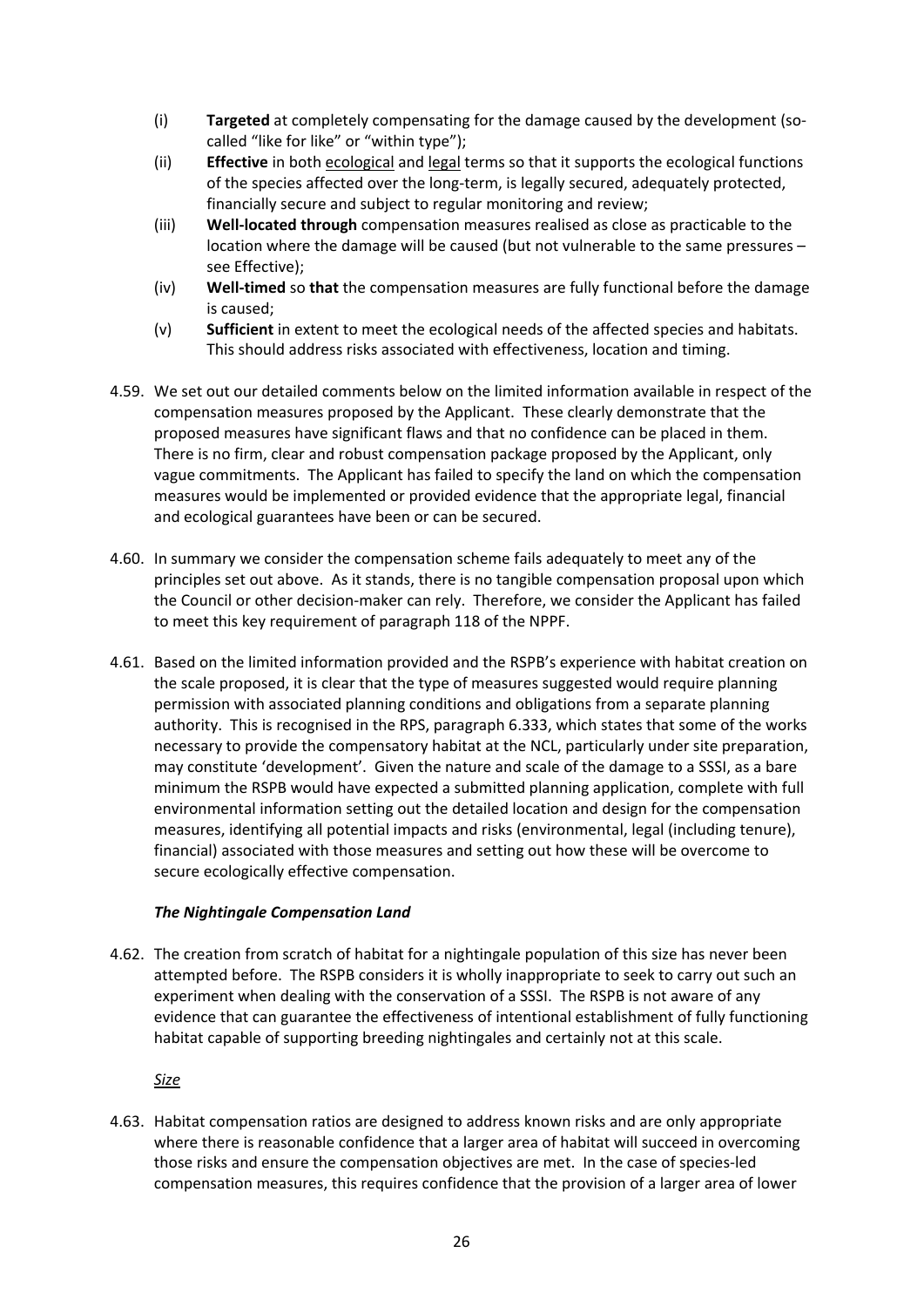quality habitat will support a population at the required level and sustain it in perpetuity. This is not the case with nightingales, where the list of uncertainties is considerable $^{16}$ . This contrasts with persistent undue optimism exhibited by the Applicant in describing its ability to create and maintain optimum habitat conditions.

- 4.64. Reports by BTO in October 2012<sup>17</sup> and Environment Bank Limited (**EBL**) in December 2012<sup>18</sup> attempted to calculate the area that might be required, were compensation for loss of nightingales at Lodge Hill to be accepted. The BTO suggested that it was in the range 300‐400 ha of good habitat, although as has been pointed out (by EBL and Natural England<sup>19</sup>), their analysis did not take into account some risk elements. EBL produced a range of figures from 466ha to 851ha, the latter referring to habitat creation alone with no habitat restoration, which could be the case with the NCL at Shoeburyness/Foulness or a similar area.
- 4.65. The ES mentions the existence of these earlier calculations, but does not report the land areas suggested. No plausible reason is given for discarding their assessments, and a new calculation is made. There is insufficient information to demonstrate the Applicant has addressed the list of uncertainties associated with the creation of nightingale habitat (see above).
- 4.66. Document 5U, section 7, concludes that between 224 ha and 304 ha are needed to accommodate 66 nightingale territories. There is lack of clarity regarding the size of 'uplift' allowances made for various risks. Elsewhere, including chapter 5 (Ecology), it is usually only the mid point (264ha) that tends to be quoted, and in document 5V, 2.2.3 one place 264 ha is said to be the "maximum compensation requirement" – an example of progressive deviation from a precautionary approach.
- 4.67. The metrics/multipliers used applied by the Applicant (see section 6, Document 5U) to address key identified risks (time lag, habitat quality, colonisation) are arbitrary and mechanistic. Rather, the approach outlined glosses over fundamental ecological risks. The Applicant assumes that any fundamental problem can simply be overcome by a small increase in habitat area. Creating more of the same will do nothing to address any inherent weakness in what is a highly experimental "scheme".

# *Site selection*

4.68. There is both ambivalence and considerable ambiguity over whether the Shoeburyness/Foulness area is merely one of a number of potential locations for the NCL, or the site that has been selected. Often it is referred to as "a potential" location but the context of these statements leaves little doubt that it is strongly preferred: the compensation described for adverse ecological effects and risks for nightingales refer specifically to Shoeburyness/Foulness, and at least once it is described as the 'proposed' area for NCL (see Appendix 1 of ES Appendix 5V, Risk 3).

<sup>-</sup><sup>16</sup> Medway Core Strategy Examination 2012/3. Document EX60: BTO (2012) Factors Potentially Affecting the Viability and Success of Biodiversity Offsetting to Compensate for Nightingale Habitat Loss (pages7, 8, 9, 10, 11, 12, 13, 14, 15, 18, 19, 20/21, 22, 23, 25, 26, 28, 29, 30, 31, 32, 33 and 34) and Document EX61 Additional advice supplied by BTO to EBL,

<sup>&</sup>lt;sup>17</sup> Hewson and Fuller (2012). Factors Potentially Affecting the Viability and Success of Biodiversity Offsetting to

Compensate for Nightingale Habitat Loss. BTO.<br><sup>18</sup> Environment Bank Limited (2012). Biodiversity Offsetting to compensate for nightingale habitat loss at Lodge Hill, Kent.

EBL. 19 Letter dated 30 November 2012 from Rob Cameron (Natural England) to Tom Tew (EBL).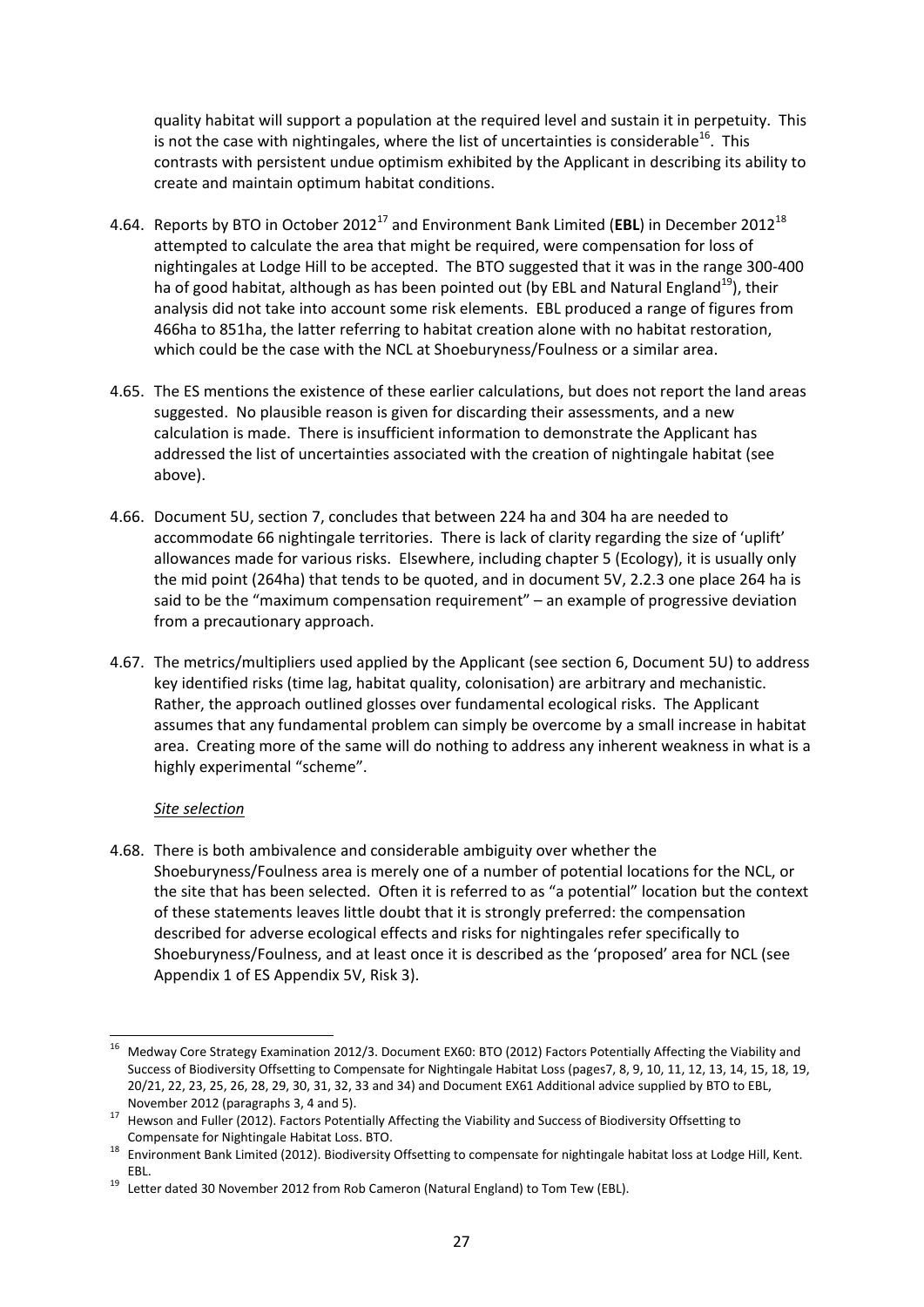4.69. In the absence of a submitted planning application accompanied by full information, there is insufficient information provided to determine whether the net effects of the changes in land use, habitats and species will be positive or negative. In the case of the 'potential' NCL at Shoeburyness/Foulness, it is implied (see section 4.5, ES, Appendix 5W) that negative effects could be avoided or mitigated, despite an evident lack of information and with baseline studies as yet incomplete. As stated above, it is also recognised in the RPS, paragraph 6.333 that some of the works necessary to provide the compensatory habitat at the NCL, particularly under site preparation, may constitute 'development', thereby requiring planning permission. The RSPB agrees.

## *Risks relating to habitat creation and management*

4.70. Appendices 5V and 5W describe schemes for habitat creation and management at the NCL. The following comments draw attention to some of the shortcomings of the analysis of the risks involved, and of the habitat proposals.

# *Time lag*

- 4.71. The predictions for the speed with which the newly created habitat could be colonised by nightingales are optimistic. Records of the speed of colonisation of scrub tend to indicate first colonists of naturally regenerated scrub arriving after 10‐15 years. Planting schemes may attract birds sooner; BTO suggest that it could be as early as four years but – aside from the lower likelihood that such habitat will be suitable – timescales of that nature would probably involve some woody habitat already being present within individual territories. There are examples of areas that have not attracted nightingales until ten years or more after planting.
- 4.72. It is also important to remember that the time lag before first colonisation is not the same as the time lag before peak carrying capacity is reached. In the case of natural regeneration it may require another 10‐15 years before peak numbers occur. Table 8 of document 5W suggests that optimal condition of NCL scrub is anticipated 13 years after planting, following first colonisation at 5‐9 years. Such a trend would be exceptional and, if achieved, might forewarn of management problems in the longer term. Therefore it should not be relied upon.

# *Habitat creation, management and quality*

- 4.73. The RSPB has considerable doubts over the likelihood that the proposed techniques for habitat establishment and long‐term management would be successful, and that the habitat would attract sufficient birds in the timescales described.
- 4.74. There are numerous examples of nightingales colonising newly established scrub and young woodland, and the ES mentions some of these, concentrating on those that have held relatively high densities. Broadly, the mix of habitats envisaged for the NCL would be suitable for nightingales. However, the many uncertainties are played down.
- 4.75. For example, the proposals obscure the variable response of nightingales to new habitat by referring only to the most successful cases, all involving natural regeneration rather than planting (the method proposed here). The BTO's advice is that natural regeneration is most likely to provide high quality habitat, and while the species will occupy planted habitats they usually do not hold such high densities and are probably sub-optimal. The planting schemes appear to be untried, and it is not convincing that they would produce the desired structure as described.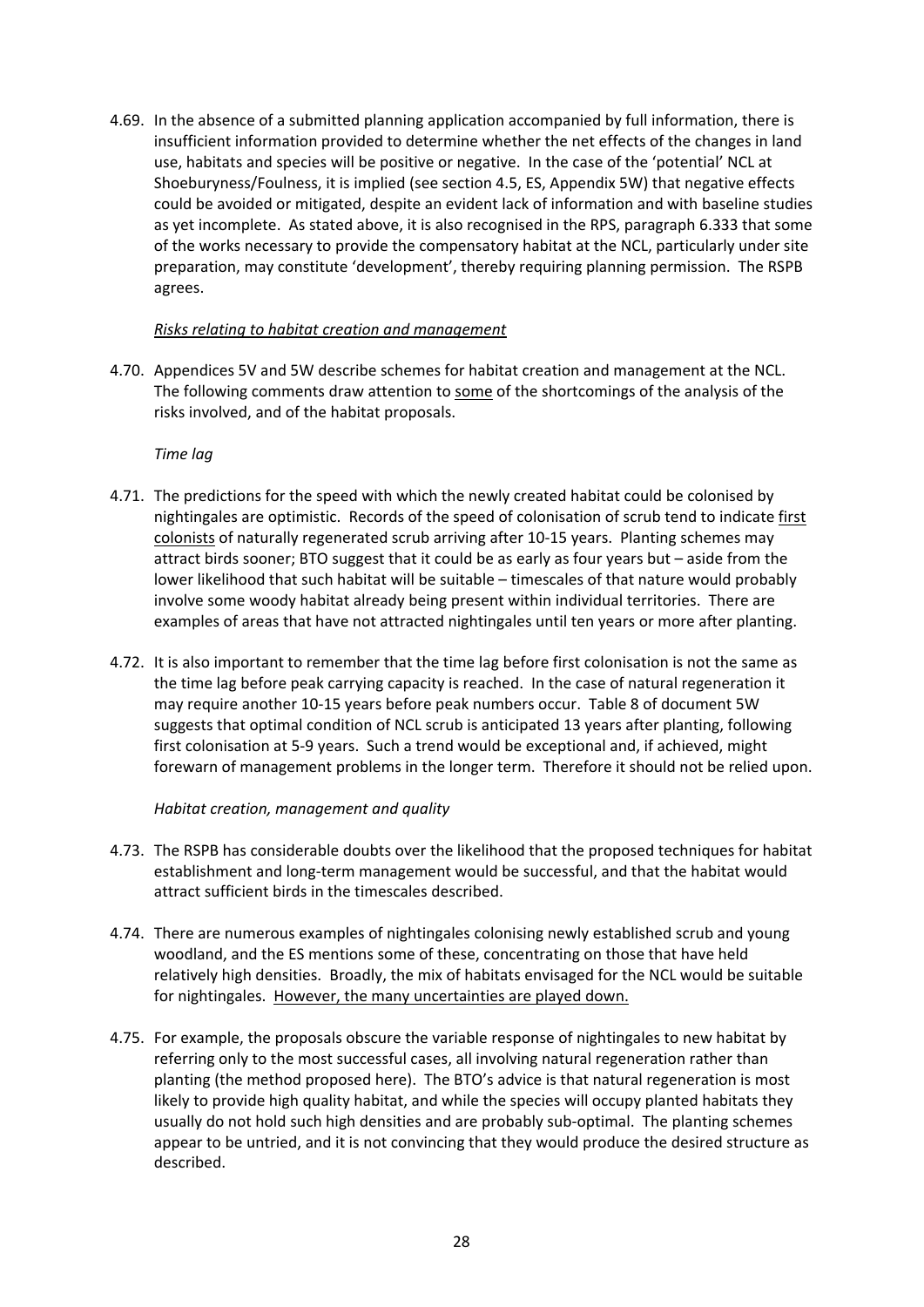4.76. We regard almost all elements of the practical management of the proposed compensation scheme as experimental, and uncertain in outcome, as indeed is the entire scheme in concept. It is not appropriate to attempt such a scheme for a nationally important population of a single species at a SSSI.

## *Flood risk at the NCL*

- 4.77. The Environment Agency's Essex and South Suffolk Shoreline Management Plan has a hold‐ the-line policy for Foulness and Potton for all three epochs, and responsibility for maintaining these defences rests with the MoD as landowner. However, the area is very exposed to the risk of tidal surges and the current standard of protection is very low on some areas, leaving them very vulnerable to incursion. Although the MoD are currently keen to maintain the defences within this area, there is no guarantee that this will remain economic and therefore viable in the future, or that the level of defence that is maintained will be sufficient to guarantee the protection of compensation habitat in the long term.
- 4.78. While the Applicant correctly notes that the value of the NCL could be affected by coastal realignment (paragraph 4.1.1, Document 5V) they completely fail to address the risk of catastrophic failure of the compensation measures due to tidal surge. Tidal surges, such as that experienced along significant stretches of the Eastern England coast in December 2013, clearly pose a serious risk to the low‐lying and relatively poorly defended nature of the Foulness/Shoeburyness area. The RSPB would expect this risk to be fully assessed as part of a planning application for the NCL.

## *Monitoring and remedial action*

4.79. Programmes for monitoring nightingale numbers and habitat quality in the NCL are outlined in 5W and 5X. The elements involving habitat quality need better definition, but in any case the process appears flawed. The targets are based around the limited range of vegetation structures selected for development, and remedial action merely involves increasing the area or frequency of treatments. If the vegetation in its target condition is not attracting nightingales, then more of the same also is unlikely to do so. By the time failure of the NCL is established, the loss of habitat at Lodge Hill would be irreversible.

# *Impacts on the existing nature conservation value of the Nightingale Compensation Land*

4.80. In the absence of a properly worked up scheme, setting out the detailed location of the NCL, with full environmental information and impact assessment, it is not possible to make proper comment on the potential impacts of a compensation scheme on the existing nature conservation value. However, we identify some initial concerns in relation to the Foulness SPA/Ramsar site

#### *Impacts on Foulness Special Protection Area/Ramsar site*

4.81. The area of land that is indicated might form the NCL lies adjacent to Foulness SPA/Ramsar site (as well as the Essex Estuaries Special Area of Conservation (**SAC**)). Changing the existing land‐ use may have a number of direct and indirect impacts on the Foulness SPA/Ramsar, and an AA would need to be carried out unless it can be demonstrated that the NCL would not have a likely significant effect on the interest features of the SPA. Based on the information available, the RSPB does not consider it possible to rule out a likely significant effect on the Foulness SPA/Ramsar site and the Essex Estuaries SAC.